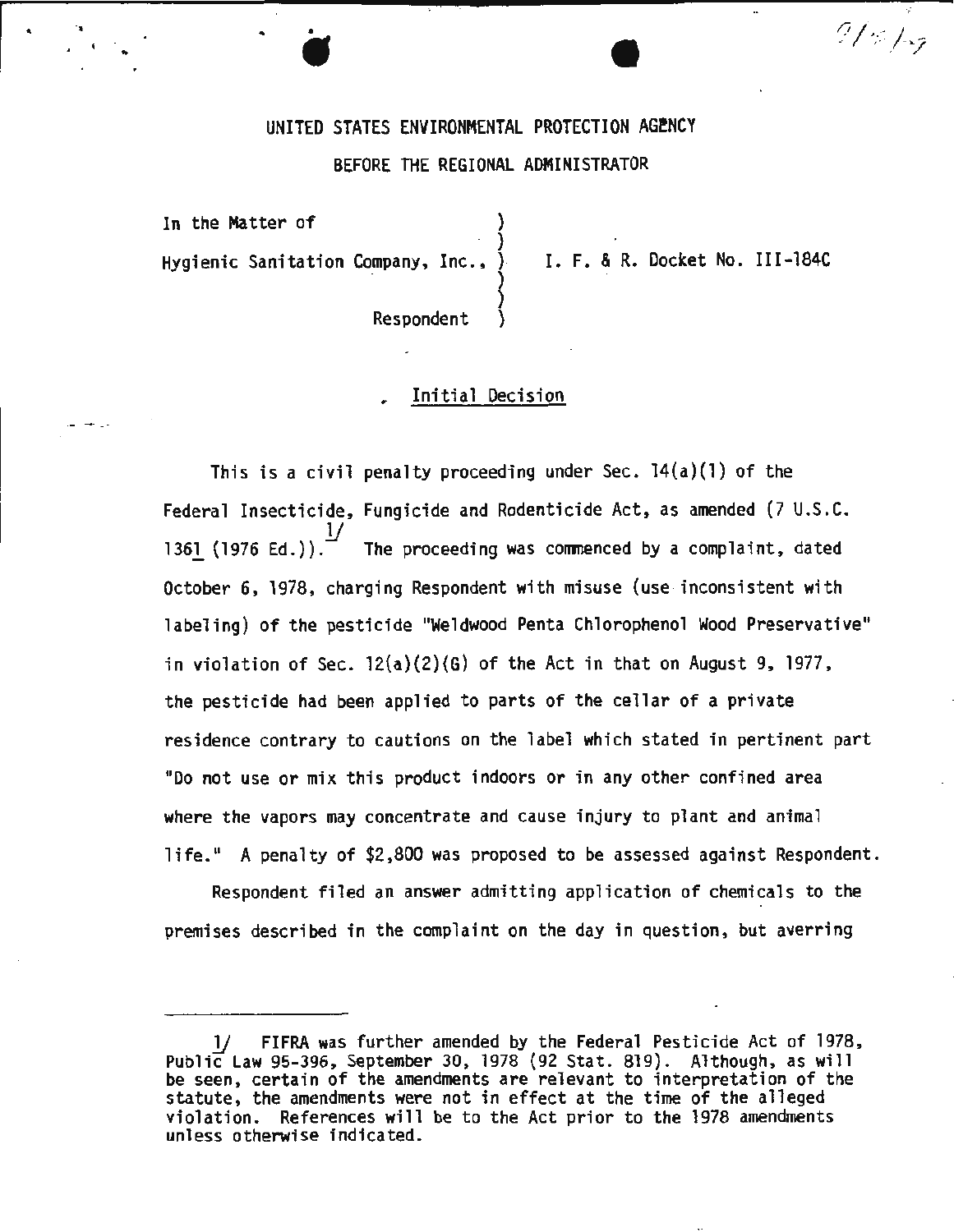2.<br>
that the chemical was permitted by label and manufacturer's directions to be used in interior areas so long as reasonable ventilation is available and denied that the product was used in a manner inconsistent with relevant provisions of the label.

A hearing on this matter was held in Philadelphia, Pennsylvania on July 19, 1979, wherein certain facts were stipulated and exhibits were stipulated into evidence.

## Findings of Fact

Based on the entire record including the posthearing submissions 2/ of Respondent,  $I$  ifind that the following facts are established.

1. Respondent, Hygienic Sanitation Company, Inc., whose address is 113 East Main Street, Lansdale, Pennsylvania, is in the pest control business. There is no evidence that Respondent sells or distributes pesticides apart from their application for pest control purposes. Except for the fact that there is no evidence that Respondent or any of its employees were certified applicators as defined in Sec.  $2(e)(1)$ of the Act or that Pennsylvania had a program for the certification

<sup>2/</sup> Neither party submitted proposed findings and conclusions or briefs within 20 days after receipt of the transcript as required by the Rules of Practice or requested an extension of time in which to do so. By letter, dated August 31, 1979, the parties were informed that unless posthearing submissions were filed on or before September 7, 1979 the matter would be decided on the record as then constituted. Only Respondent elected to comply with that time limitation.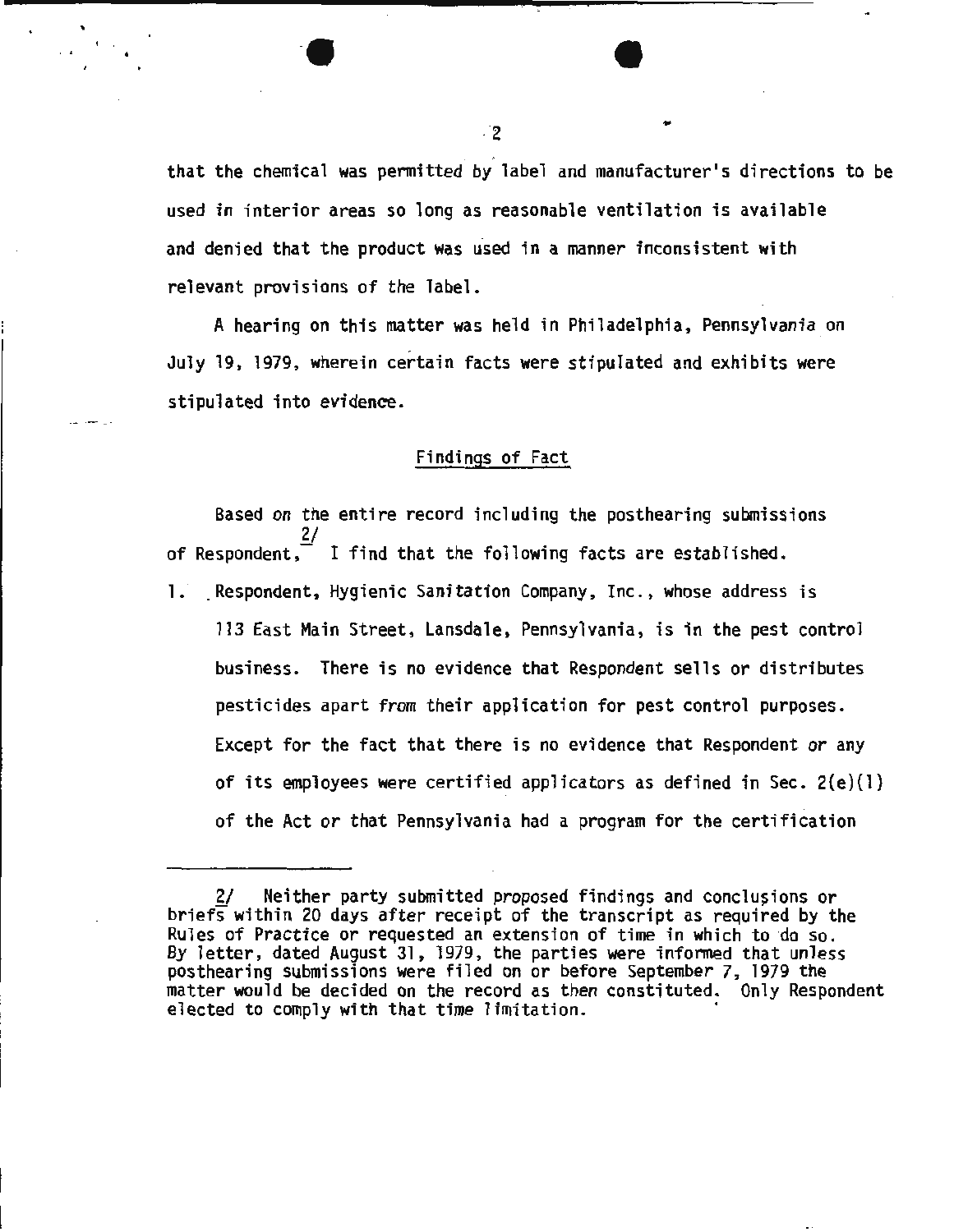of applicators on August 9, 1977, Respondent would be within the definition of a commercial applicator as defined in Sec. 2(e)(3) of the Act.

•

- 2. On August 9, 1977, Respondent's employee, Mr. Andrew J. Steglik, applied the registered pesticide "Weldwood Penta Chlorophenol Wood Preservative" (EPA Rég. No. 1409-7) in the cellar of a private residence located at 1900 Allentown Road, Hatfield, Pennsylvania, owned and occupied by Mrs. Dolly M. Black. The purpose of the application was to treat powder post beetles. The pesticide solution, which the label specifies is to be diluted with ten parts of fuel oil or diesel oil to one part of concentrate, was mixed outside of the house.
- 3. There are two windows approximately 24" x 24" on opposite sides of the cellar in the residence mentioned in the preceding finding. Both of these windows are in wells, one of which was covered on August 9, 1977. The other window was covered by plywood containing an opening in which· a 14" or 15" diameter exhaust fan had been installed. This fan was operated while the pesticide was applied.
- 4. Access to the cellar was by means of interior stairs. Although a sketch (R's Exh. 1) drawn by Mr. Richard Shultz, Respondent's office manager, shows a double door apparently over a stairwell leading from the cellar outside on the west side of the house, the stairwell and door must have been installed subsequent to August 9, 1977. This is so because a sketch, dated August 12, 1977 (Complainant's

 $3 \qquad \qquad$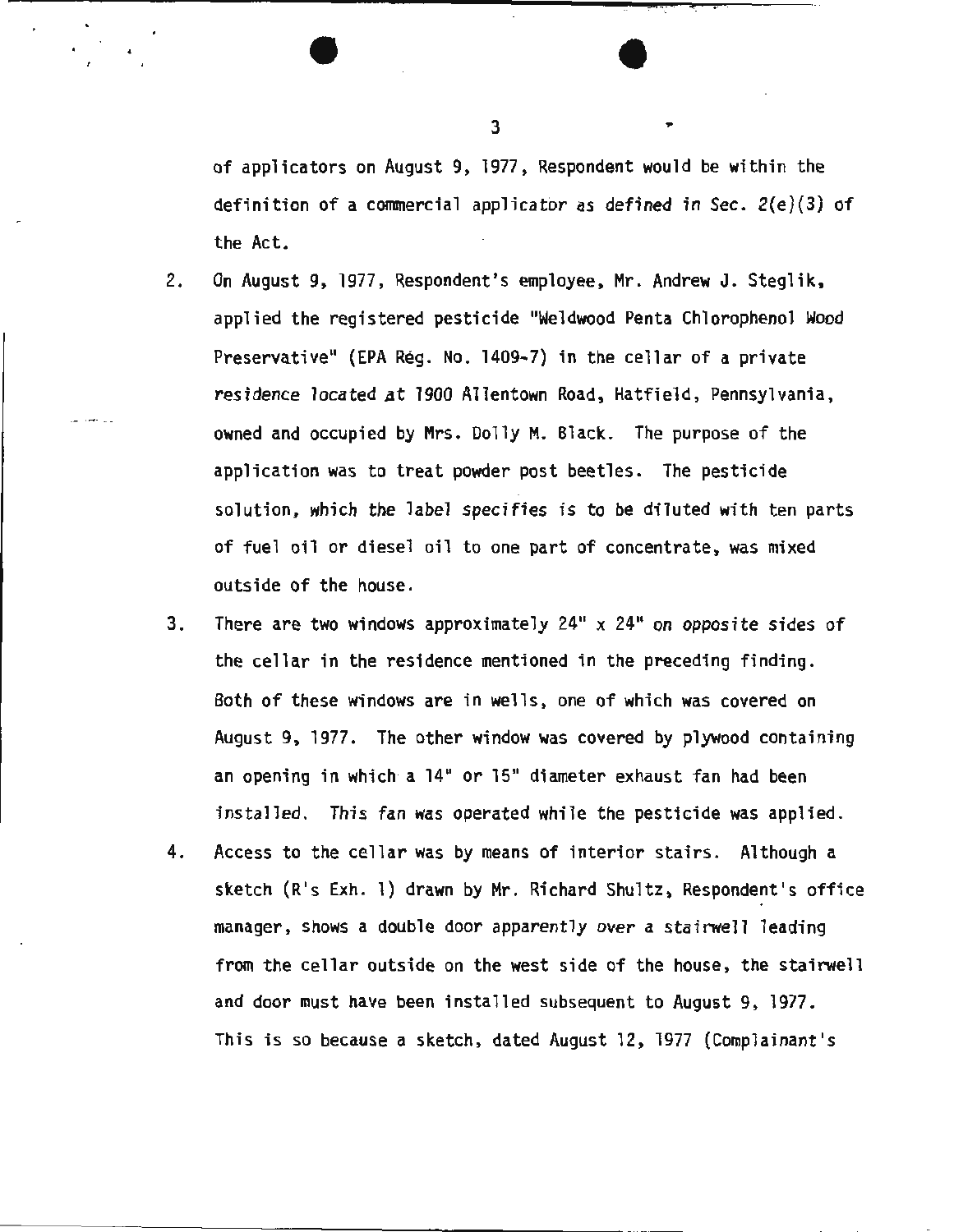Exh. I), bearing the initials DJS for David J. Steiger, EPA or PDA pesticide inspector, does not show such double door but only a narrow stairwell leading from the cellar on the north side of the house, which the record does not show to have been in use at the time of the pesticide application. This sketch was made at the time and for the purpose of showing where wood chips from the treated joists were collected.

' ·•·

5. After the pesticide was applied, the occupants of the house did not sleep or have regular meals there for two or three days because of the odor. and fumes. Although odor was noticeable in the cellar as long as eight days after the pesticide was applied, operation of. a large exhaust fan supplied by the fire department cleared the ground and second floors of the house of odor.

... - :. ..

6. The label (Complainant's Exh. A) of Weldwood Penta Chlorophenol Wood Preservative which was applied as indicated in finding 2 contains precautions providing in pertinent part:

 $"$  \* Vapors will cause injury if adequate ventilation is not insured. Do not use or mix indoors or in any other confined area where the vapors may concentrate and cause injury to plant and animal life. When spraying Penta, protect eyes, nose and throat from heavy concentration of fumes. Open all doors and windows.  $\star \star \star$ ."

7. Under "Directions" the label for Penta Chlorophenol referred to in the preceding finding included the following:  $" * *$  Do not use for interior treatment or on wood that is to be finished or any place where odor or lack of drying may be objectionable.  $*$ .  $\frac{1}{2}$  \* \*

"FOR: fence posts, guard rails, timbers, structural lumber. \* \*"

4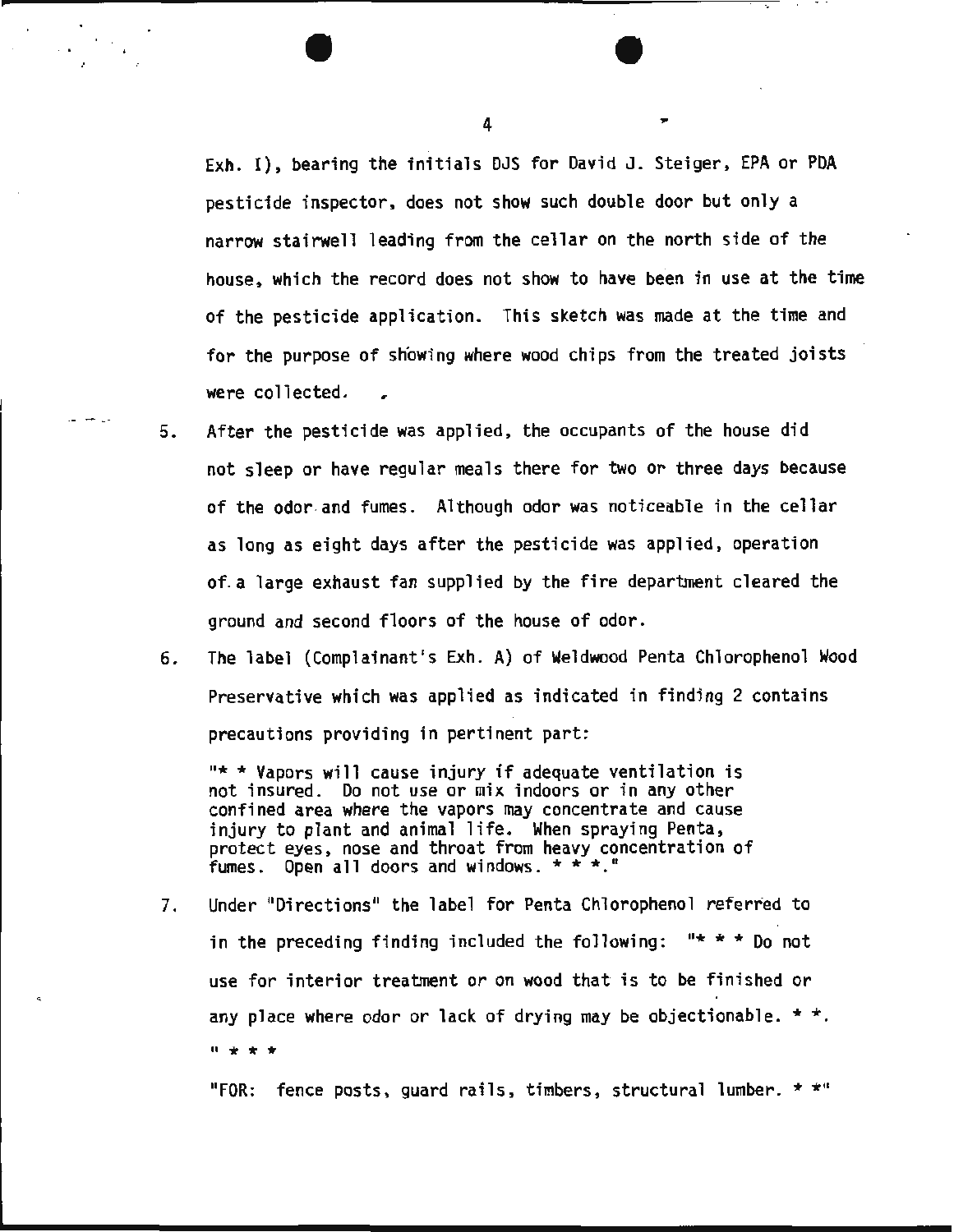The final sentence on the label was as follows: "If used for other than personal, family or household purposes, any implied warranty af MERCHANTABILITY OR FITNESS FOR PARTICALAR USE is excluded."

ب<br>י<del>ہ</del> ہ 8. The EPA approved label for Pentachlorophenol (Complainant's Exh. B) was issued to Roberts Consolidated Industries and included the following precautions:

 $** *$  Use only in well ventilated areas.

"Wear rubber gloves and protective clothing when handling the freshly treated lumber. Not for use or storage in or around the home.

 $\mathbb{R}^n \times \mathbb{R}^n \times \mathbb{R}^n$ 

 $\sim$   $\sim$ 

The parties have stipulated that Respondent is not responsible for any changes from the approved label to the label on the product actually used in this instance.

- 9. The cellar of the residence here concerned, which residence was originally constructed in 1708, having only two relatively small windows, both of which are in wells, one of the wells being covered, the other window having a small exhaust fan and for all that appears no exterior entrance in use on August 9, 1977, cannot be considered adequately or well ventilated.
- 10. Pentachlorophenol is by label and custom an accepted treatment for powder post beetles. Adverse effects, if any, from use of Pentachlorophenol under the circumstances herein are unknown.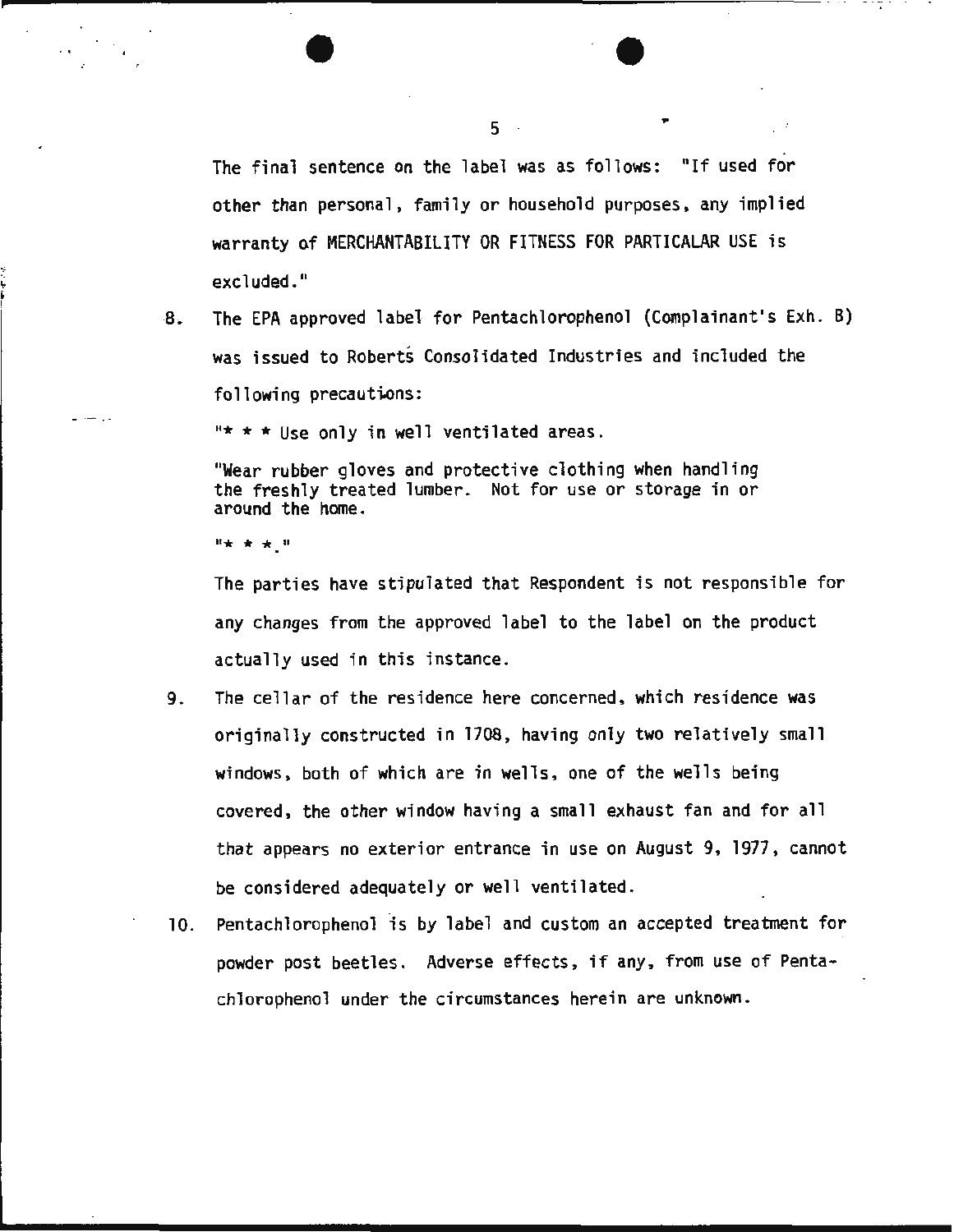11. Official notice is taken of the fact that Respondent has previously been cited and assessed a civil penalty for use of a pesticide inconsistent with its labeling in violation of Sec. 12(a)(2)(G) of the Act (Hygienic Sanitation Company, Inc., I. F. & R. Docket No. III-131C, Initial Decision December 21, 1978, on appeal to the Regional Administrator).

 $6 \qquad \qquad$ 

- 12. Respondent's sales for the year ending December 31, 1978, totaled \$2,113,975.45. This figure was used by Complainant in calculating the proposed penalty of \$2,800 in accordance with the Civil Penalty Assessment Table (39 FR 27711, July 31, 1974}.
- 13. An affidavit of John T. Lowery, Respondent's Treasurer & Comptroller, dated September 7, 1979, which was submitted as a late exhibit pursuant to agreement of the parties at the hearing, is to the effect that as of July 31, 1979, Respondent faces critical and continuing financial problems resulting from accumulated losses; that a number of independent accounting firms, including Haskins & Sells, have been solicited for the purpose of preparing audited financial statements but that each of said firms have advised that the condition of Respondent's records and accounts precludes preparation of such statements; that as of July 31, 1979, Respondent had a debit balance in its Retained Earnings Account of approximately \$9,000; that as of July 31, 1979, Respondent had trade accounts due and payable and in substantial arrears in excess of \$234,000; that as of the mentioned date Respondent had overdue and unsettled state tax liabilities for the period 1969 through 1977 in excess of \$69,000, consisting of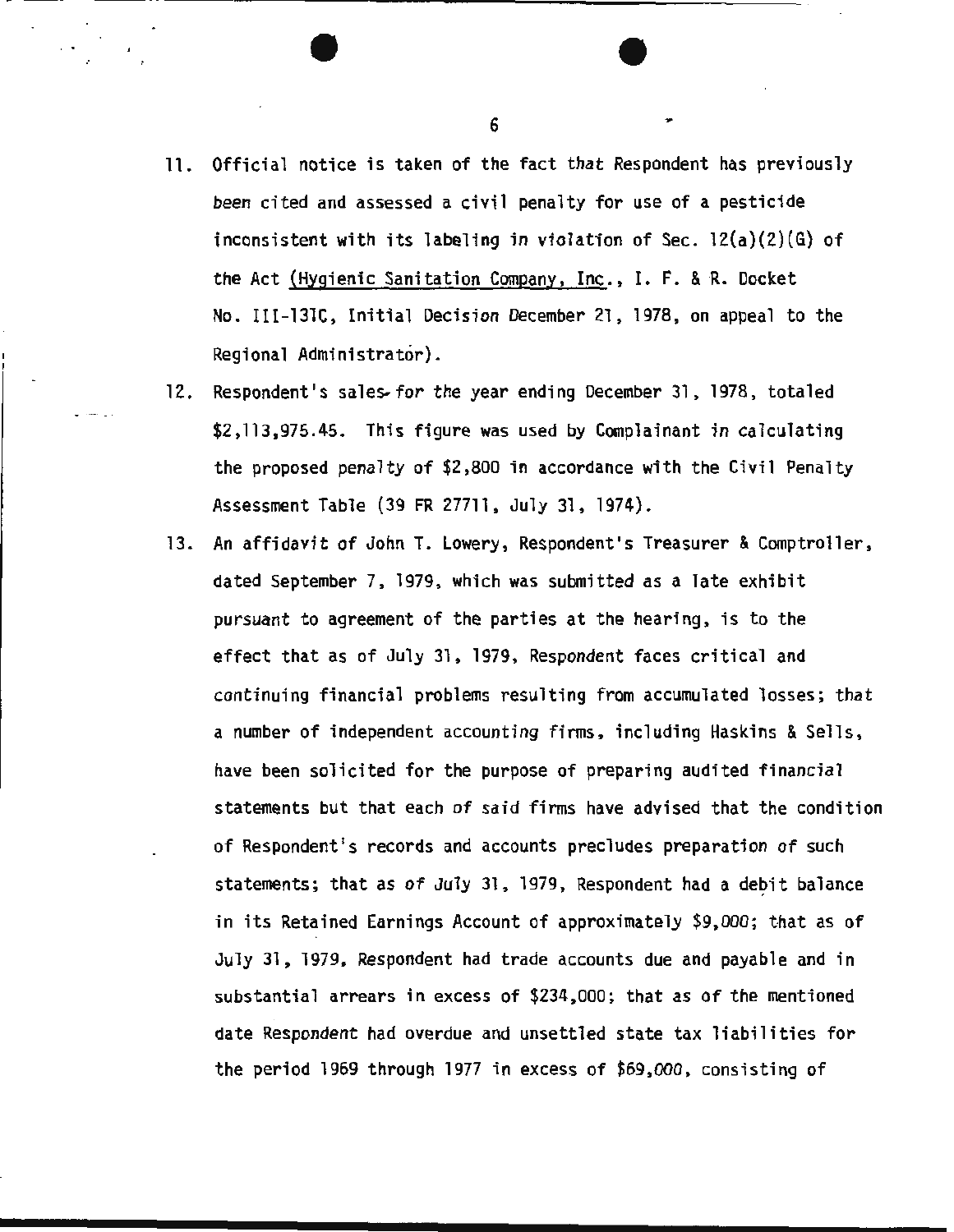New Jersey and Pennsylvania sales taxes, Pennsylvania corporate tax, New Jersey disability benefits withholding tax, Philadelphia city payroll tax, Philadelphia unemployment tax, Philadelphia real estate taxes and accumulated interest and penalties of not less than \$34,000; that as of July 30, 1979, Respondent was in default on \$25,000 of federal income withholding taxes and in default on contracted settlement payments for prior unpaid federal withholding taxes in the amount of \$12,000; that as of July 31, 1979, arrearages due on wages of Respondent's branch office managers were not less than \$18,000; that Respondent's sole real estate holding was its office and storage building located at 248 West Wingohocking Street, Philadelphia, which is in seriously deteriorated condition and had been refused as collateral for any form of loan by three commercial banks; that Respondent's only other capital asset, other than hand tools used by its service men, was its fleet of approximately 80 motor vehicles which had been financed to their full value at the time of acquisition, that only approximately 25% of these vehicles were under two years of age and that virtually all have been so used and depreciated that the balance due on the loans exceeds their present fair market value; that in 1970 Respondent had approximately 20 branch offices but in order to cut costs it has had to sell, close or otherwise liquidate all but 12 of such offices; that Respondent's gross sales have remained constant for approximately three years, are not increasing and are not keeping pace which inflation, that Respondent has ·in fact continued to suffer a loss of approximately 1,000 retail customers a

7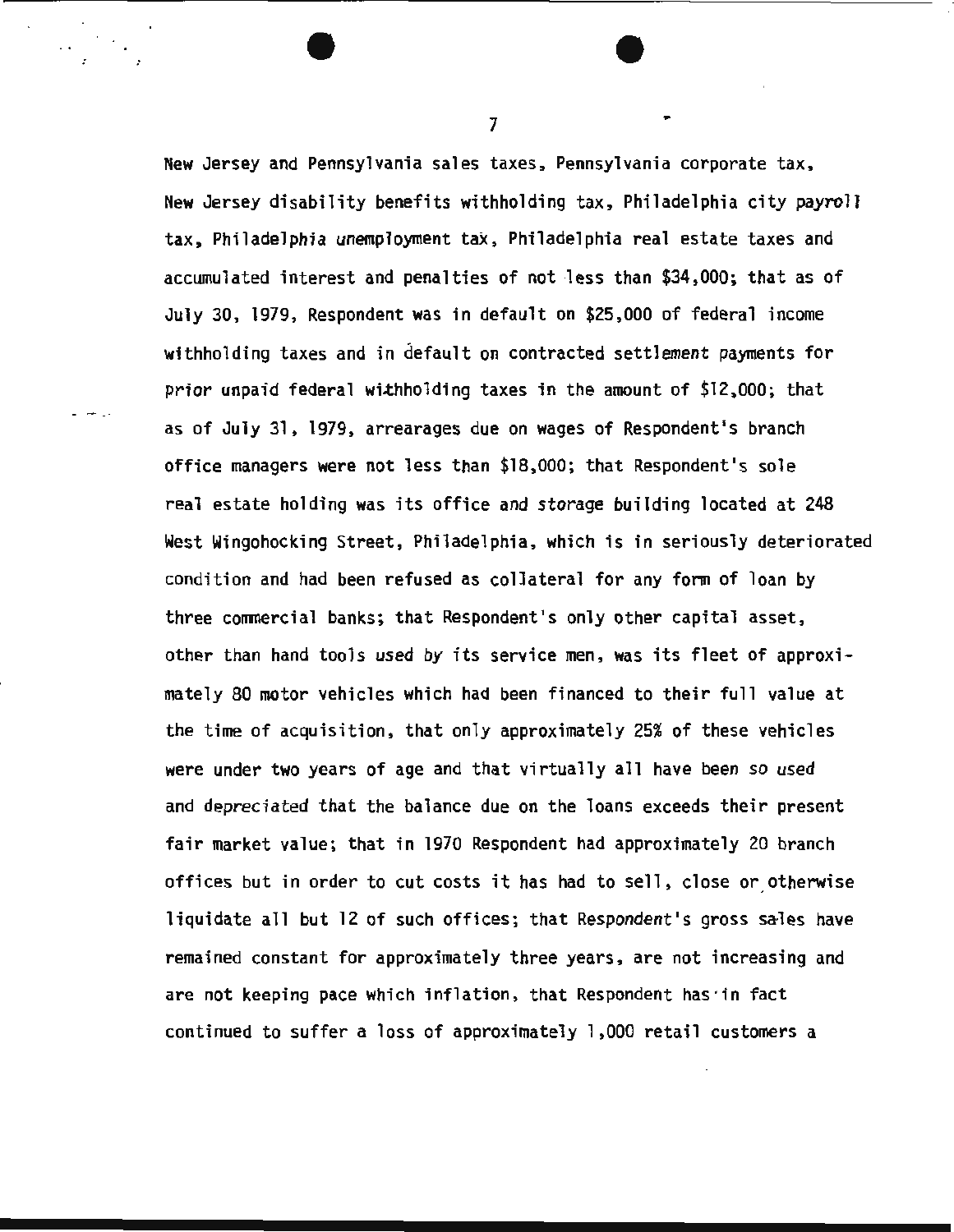year and has recently lost its principal commercial pest control account, Acme Markets, which is expected to result in a substantial curtailment of gross sales for the year 1979; and that the Respondent's general condition is such that it is unable to meet its routine obligations as they accrue and unable to pay any fine or penalty.

There being no evidence to dispute this affidavit, it is accepted as true.

## Conclusions

- 1. Weldwood Penta Chlorophenol Wood Preservative (EPA Reg. No. 1409-7) was a pesticide registered under Sec. 3 of FIFRA on and prior to August 9, 1977.
- 2. A reasonable construction of the label for Weldwood Penta Chlorophenol Wood Preservative is that the product is not to be mixed or used in interior areas.
- 3. Even if the label statement "Open all doors and windows" together with other label language could be construed as permitting, by implication, use of the pesticide in interior areas where adequate ventilation is available, such circumstances are not present here because the cellar of the residence at 1900 Allentown Road, Hatfield, Pennsylvania, where the pesticide was applied on August 9, 1977, was not adequately or well ventilated.
- 4. Application of the pesticide referred to in the precluding conclusions under the circumstances prevailing on August 9, 1977, was a use inconsistent with its labeling and in violation of Sec. 12(a)(2)(G) of the Act.

8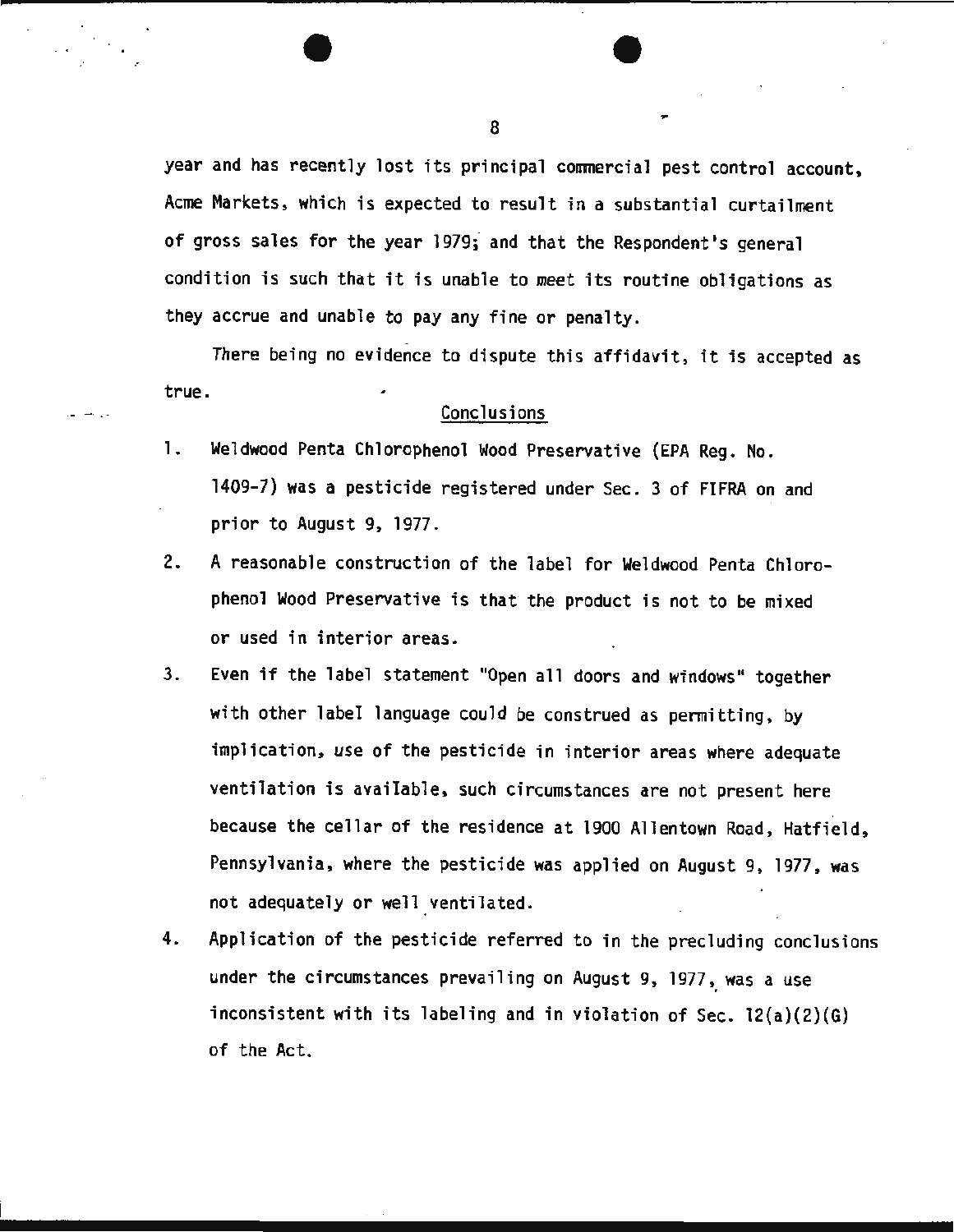5. There being no evidence that Respondent or any of its employees were certified applicators as defined in Sec.  $2(e)(1)$  of the Act or that Pennsylvania had a program for the certification of applicators on August 9, 1977, and no evidence that Respondent sold any pesticides apart from their application for pest control purposes, Respondent was not a commercial applicator and not a distributor within the meaning of Sec.  $14(a)(1)$  of FIFRA, but having been previously cited, may be assessed a penalty of up to \$1,000 in accordance with Sec.  $14(a)(2)$  of the Act.

#### Discussion

At the hearing, counsel for Complainant took the position that the label, properly read, proscribed indoor use of Penta under all circumstances and that accordingly, there was no occasion to reach the question of whether the cellar of the premises where the pesticide was applied was adequately ventilated. Respondent argues that the prohibitory language "Do not use or mix this product indoors or in any other confined areas where the vapors may concentrate and cause injury to plant and animal life" can reasonably be read in the conjunctive and that the sentence simply means that the pesticide is not to be used in either interior or exterior areas where vapors may concentrate and cause injury. Respondent points to the preceding sentence "Vapors will cause injury if adequate ventilation is not insured, " to the language "Open all doors and windows," to the references regarding structural use and to the

9  $\sim$   $\sim$   $\sim$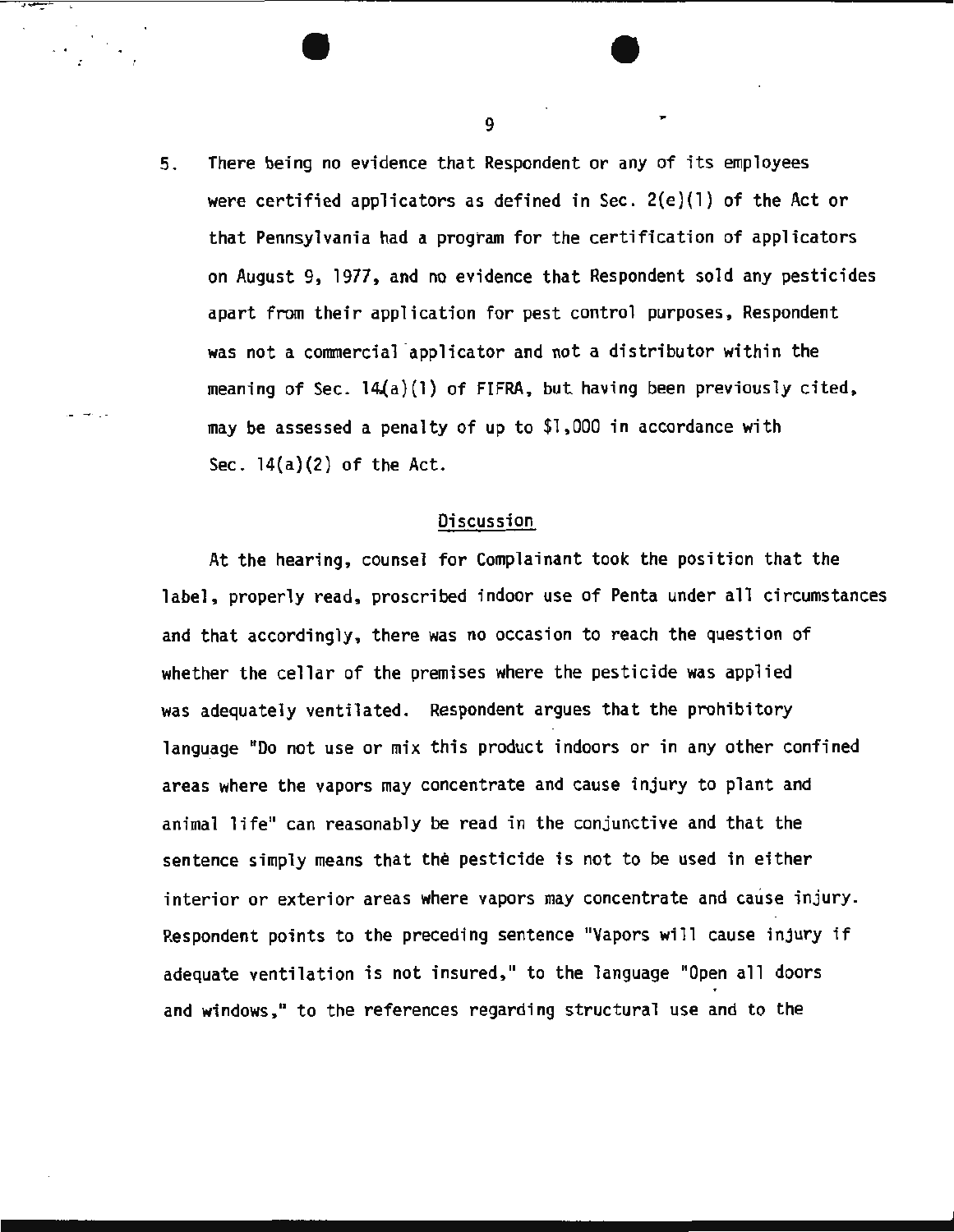obvious implication from the warranty language that use for household purposes is proper as supporting its position.

Acceptance of Respondent's position would mean that the product could be mixed as well as used indoors if adequate ventilation was available, and renders the reference to "indoors" redundant. Under Respondent's reading the sentence simply means "Do not mix or use in any confined area where vapors may concentrate and cause injury to plant and animal life." Respondent's reading gives little or no significance to the phrase "any other confined area" which implies that indoor areas are considered to be confined. and that the areas referred to thereafter are distinct from or in addition to indoor areas. It is not difficult to conceive of excavations, tents, open sheds, fence corners, etc., which, while not literally indoors, might be considered confined under some circumstances. For these reasons, Respondent's interpretation of the cited portion of the label is rejected. Any doubt as to a reasonable interpretation of the label as a whole would seem to be resolved by the following sentence appearing under "DIRECTIONS: PENTA: "\* \* Do not use for interior treatment or on wood that is to be finished or any place where odor or lack of drying may be objectionable."

However, if the references to opening all doors and windows, to treatment of lumber for structural purposes and to the implication from the warranty language that use for household purposes was proper be regarded as rendering the label ambiguous so that Respondent's reading must be accepted, application of the pesticide under the circumstances

10

 $\bullet$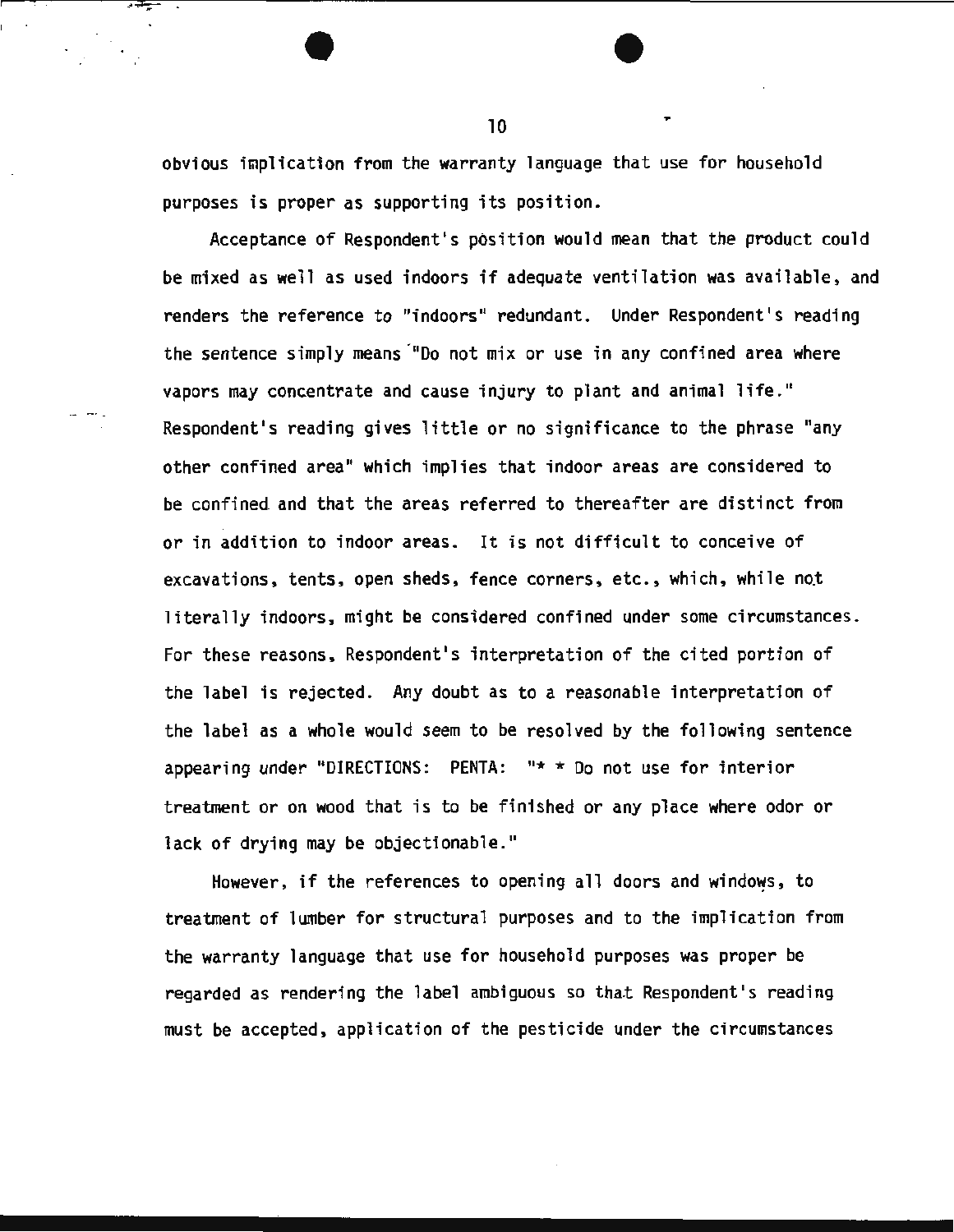herein was, nevertheless, use inconsistent with the label. A cellar having two relatively small windows, both of which were in wells, one of the wells being covered, the other having only a small exhaust fan and for all that appears no operable exterior entrance simply cannot be considered adequately ventilated. It is concluded that Respondent's application of Penta on August 9, 1977, under the circumstances prevailing constituted use inconsistent with its labeling in violation of Sec.  $12(a)(2)(6)$  of the Act.

#### Applicator - Distributor

Sec. 14, Penalties of the Act, provides in pertinent part:

"(a) Civil Penalties--

₹

- (1) In General--Any registrant, commercial applicator, wholesaler, dealer, retailer,<br>or other distributor who violates any provision of this Act may be assessed a civil penalty by the Administrator of not more than \$5,000 for each offense.
- (2) Private Applicator--Any private applicator or other person not included in paragraph (1) who violates any provision of this Act subsequent to receiving a written warning from the Administrator or following a citation for a prior violation, may be assessed a civil penalty of not more than \$1.000 for each offense."

Respondent contends that it was not a commercial applicator because it was not certified and that because it does not sell pesticides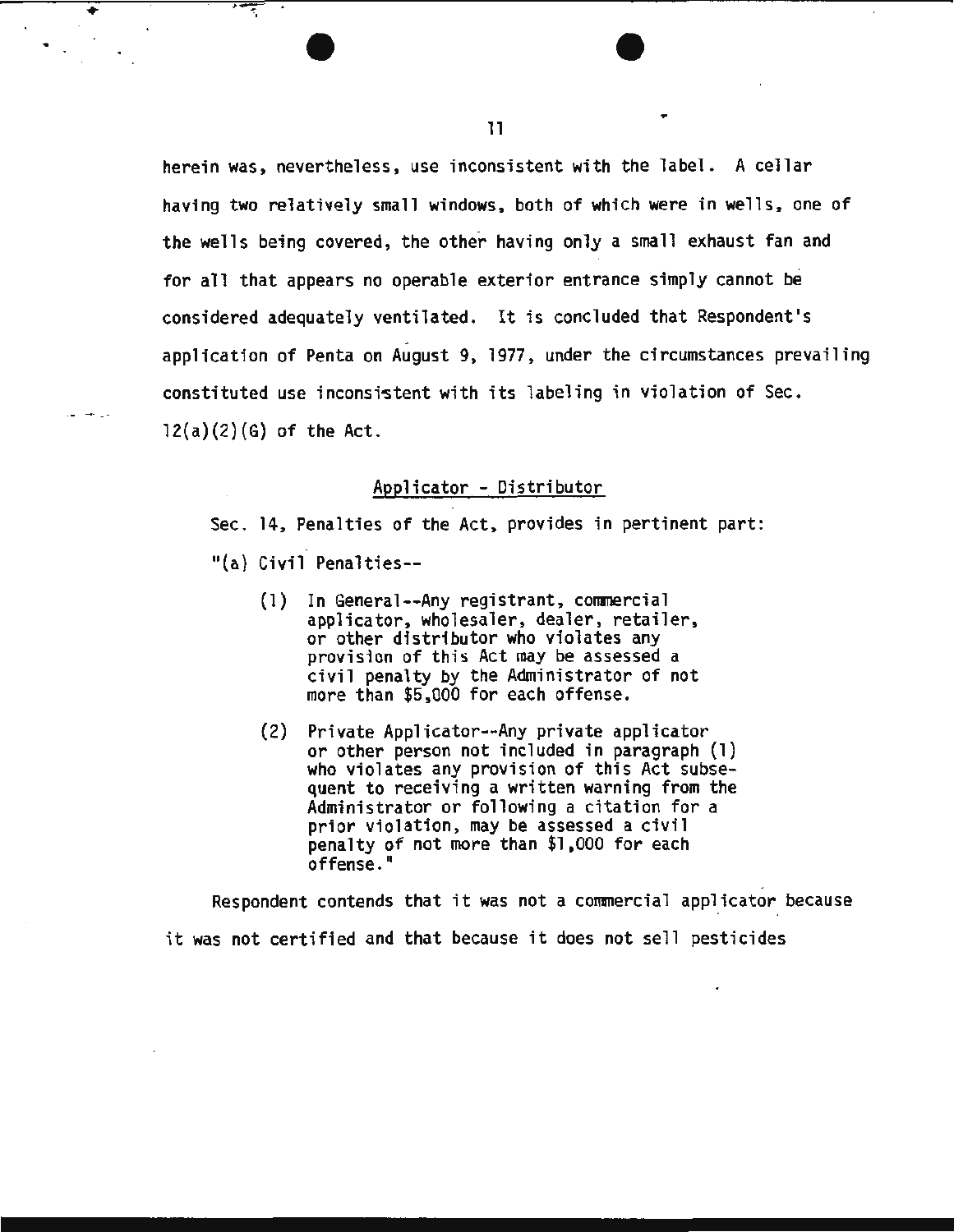$\frac{3}{2}$ apart from their application,  $\frac{37}{10}$  it cannot be considered a distributor within the meaning of Sec.  $14(a)(1)$  of the Act. Respondent relies on the decisions of the Judicial Officer for Region IX and of the Regional Administrator in the matter of Evergreen Pest Control, Docket No. IX-157C. Although counsel for Complainant elected not to file a brief, Complainant's position, as derived from the General Counsel's opinion referred to inffa, may be summarized: Agency enforcement policy, allegedly of long standing, is to treat pest control operators and applicators, such as Respondent herein, as distributors; indications in the legislative history of the Federal Environmental Pesticide Control Act of 1972 are that Congress intended that those in the pest control business be held ·to a higher standard than householders, gardeners and  $\frac{4}{\sqrt{2}}$ farmers and consequently, should be subject to greater penalties;  $\overline{\phantom{a}}$  and to indications in the legislative history of the Federal Pesticide Act of 1978 (Senate Report 95-334, 95th Congress, 1st Session (1977) at

12

.·

.. . -:-.... ·-· .. : ..... .  $\ddot{\bullet}$ 

Although there is no evidence as to Respondent's general practice, the service order in this case (Complainant's Exh. Y) indicates that a flat charge of \$80.00 was made for the application at issue, a separate charge for the pesticide used or applied not being stated. Assuming this was Respondent's normal practice, it would tend to support Respondent's contention that it did not sell pesticides.

Statements in the legislative history of the FEPCA (Senate Report No. 92-970, 92nd Congress, 2nd Sess. at 23 (1972) (Committee on Agriculture and Forestry) to the effect that those in the business of making, selling and applying pesticides were to be held to higher standards and consequently, subject to higher penalties than householders, gardeners and farmers can reasonably be regarded as being made on the assumption that the programs for certification of applicators were in effect. As noted infra, these provisions were not and could not be effective immediately.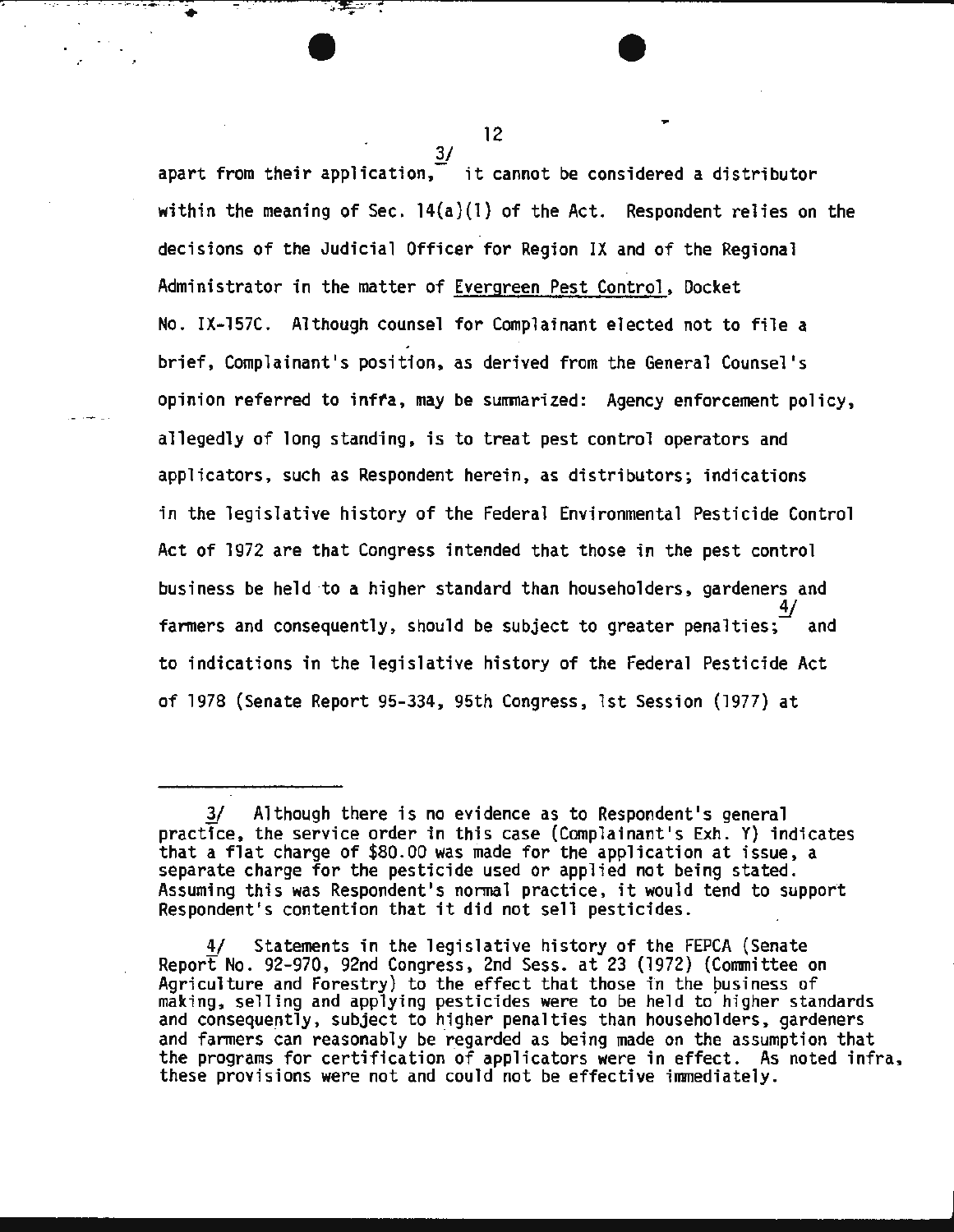12, 24, 29 and House Report 95-663, 95th Congress, 1st Session (1977) at 17, 49) to the effect that Congress beleived that pesticide applicators such as Respondent were subject to inspections by the Administrator under Sees. 8 & 9 of the Act prior to the 1978 amendments. The General Counsel opinion also relies on the principle that remedial legislation such as FIFRA is to be liberally construed to accomplish its intended purpose.

Complainant's position in this matter has been accepted in three initial decisions: Evergreen Helicopters, Inc., I. F. & R. Docket No. IV-214C (June 10, 1977) no appeal taken; Evergreen Pest Control, I. F. & R. Docket No. IX-157C (September 29, 1977) and Hygienic Sanitation Company, Inc., I. F. & R. Docket. No. III-131C (December 21, 1978) appeal taken.

The decision in Evergreen Pest Control, supra, was reversed by the Judicial Officer for Region IX (Final Decision, May 5, 1978), whose decision has been affirmed by the Regional Administrator (Decision and Order on Reconsideration, April 27, 1979). The Judicial Officer's rationale was that the Respondent in that case not being a registrant or commercial applicator (California not having in effect a certification program for pesticide applicators at the time of the violation), Respondent could be included within the term "other distributor" as used in Sec.  $14(a)(1)$  only if it sold or distributed pesticides in a manner similar to wholesalers, retailers and dealers. He reasoned that to include persons who distribute pesticides in the course of their application as within the term "other distributor" would render the specific inclusion of "commercial applicators" in Sec. 14(a)(l) completely redundant and meaningless because all applicators would also be distributors. He concluded from a reading of Sec. 4

13

. .. .. ~ ... ... . ~ ............ \_\_ ... : .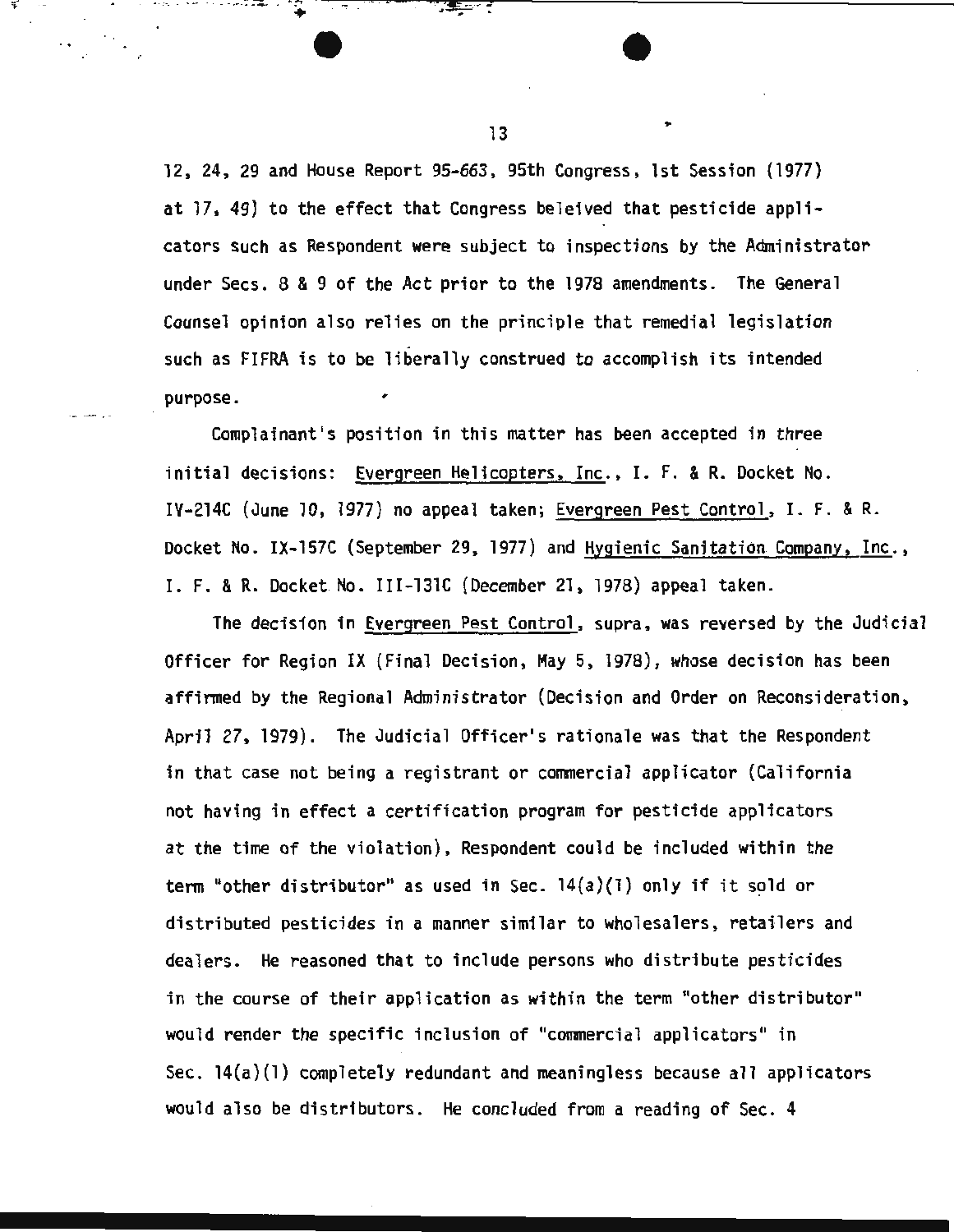of the Federal Environmental Pesticide Control Act of 1972 (P.L. 92-516, 86 Stat. 973 as amended by P.L. 94-140, 89 Stat. 754) that Congress intended to defer assessment of civil penalties against commercial pesticide applicators until approved State certification programs were 1n effect.

The Regional Administrator, while affirming the Judicial Officer, adopted a different approach. He cited one of the basic tenets of statutory construction, that is, that words are presumed to be used in the ordinary sense and should be given their ordinary, commonly used meanings. He stated that the word "distributor" was commonly used in the commercial world to identify a· person who has possession of an inventory of goods the title of which is in the manufacturer, emphasized that a distributor as thus defined was distinct in a commercial sense from a retailer, whosesaler or dealer, and concluded that although the Respondent in that case, as an applicator, may distribute or apportion pesticides in the course of its business, it was not a distributor as that term is commonly used. He purported to find a distinction between the words "distributor" and "distributer" and pointed to the changes to FIFRA effected by the Federal Pesticide Act of 1978 as supporting his ultimate conclusion. Although the 1978 amendments made it clear that an applicator who holds or applies registered pesticides only to provide a service of controlling pests without delivering any unapplied pesticide to any person so served was not a seller or distributor (Sec. 2(e)(l)),

 $14$   $\ddot{\phantom{1}}$ 

*· ·:-. .* .; ... · .. . -.-.. ~ .. \_ ... ;. -: ... -: ~ --·- <sup>~</sup>

 $\cdot$   $\cdot$   $\cdot$ 

.. .·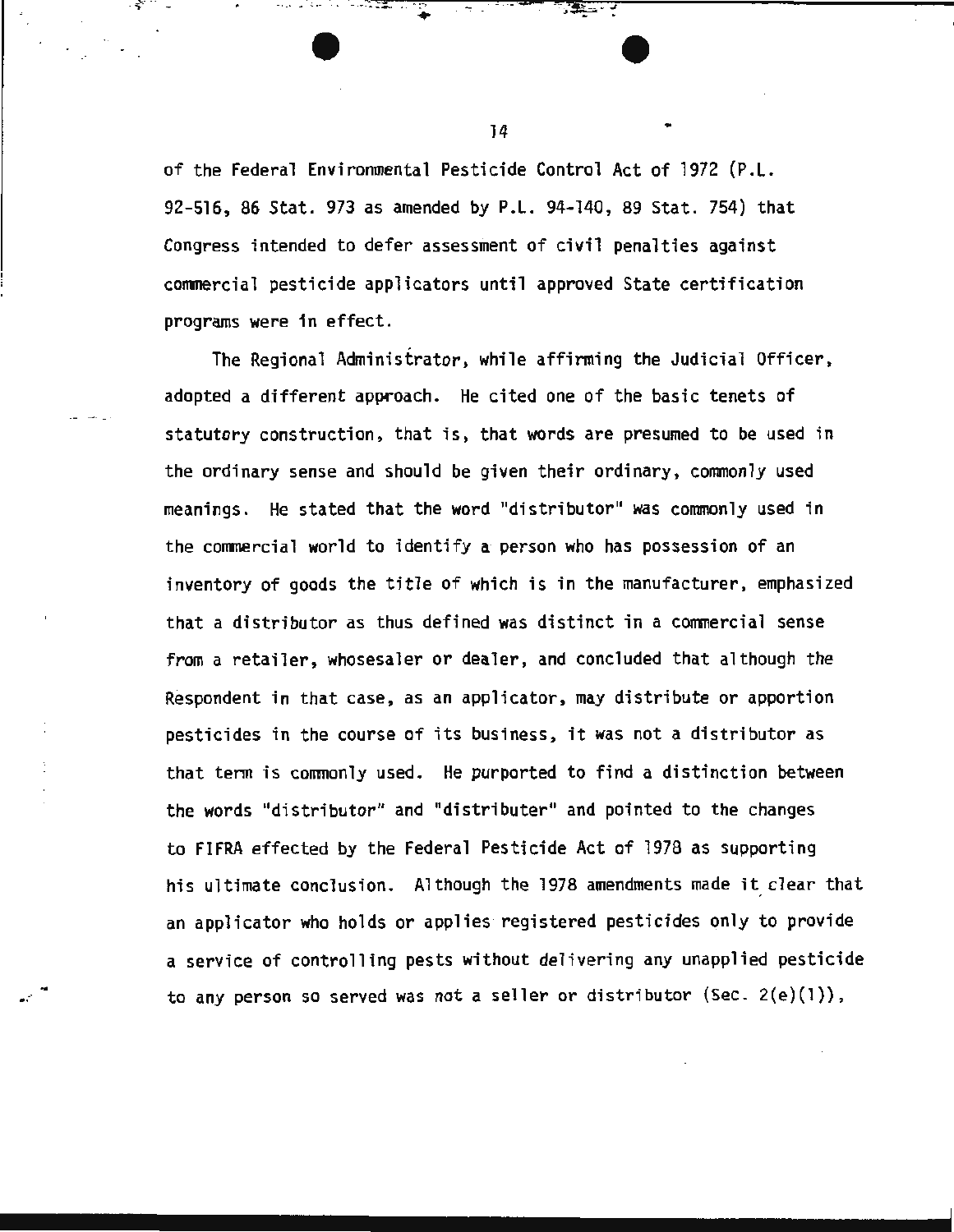the amendments also deleted the word "certified" from the definition of a commercial applicator (Sec. 2(e)(3}) so that a commercial applicator did not have to be certified in order to be within the reach of Sec. 14(a)(l) of the Act. He applied the presumption that such a material change in phraseology of a statute was intended to effect a change in the meaning and cited legislative history (H.R. 95-343, actually H.R.95-663, 95th Congress, 1 st. Sess., 1977, at 21) to support his determination that Congress did not interpret the Act, prior to the 1978 amendments, as subjecting uncertified applicators to the same penalties as persons listed in Sec.  $14(a)(1)$ .

-·- · .. .

Neither the Judicial Officer's nor the Regional Administrator's decision is completely satisfactory. The Judicial Officer's conclusion that to interpret the tenn "other distributor" as including applicators would render the inclusion of "commercial applicators" in Sec.  $14(a)(1)$ completely redundant and meaningless overlooks the premise that the term "other distributor" implies that all those specifically listed, i.e., registrants, commercial applicators, wholesalers, dealers and retailers, are considered to be distributors. If this view is adopted, the redundancy perceived by the Judical Officer disappears because the term "other distributor" refers to all persons in a similar class or category to those specifically named. Moreover, the argument goes, Respondent not being a commercial applicator because it was not certified, .it is reasonable to regard such business or professional applicators as similar to commercial applicators and thus within the embrace of the term "other distributor."

15

···· ·· -," .. ... -.... *:- .:* . .

..

39 - P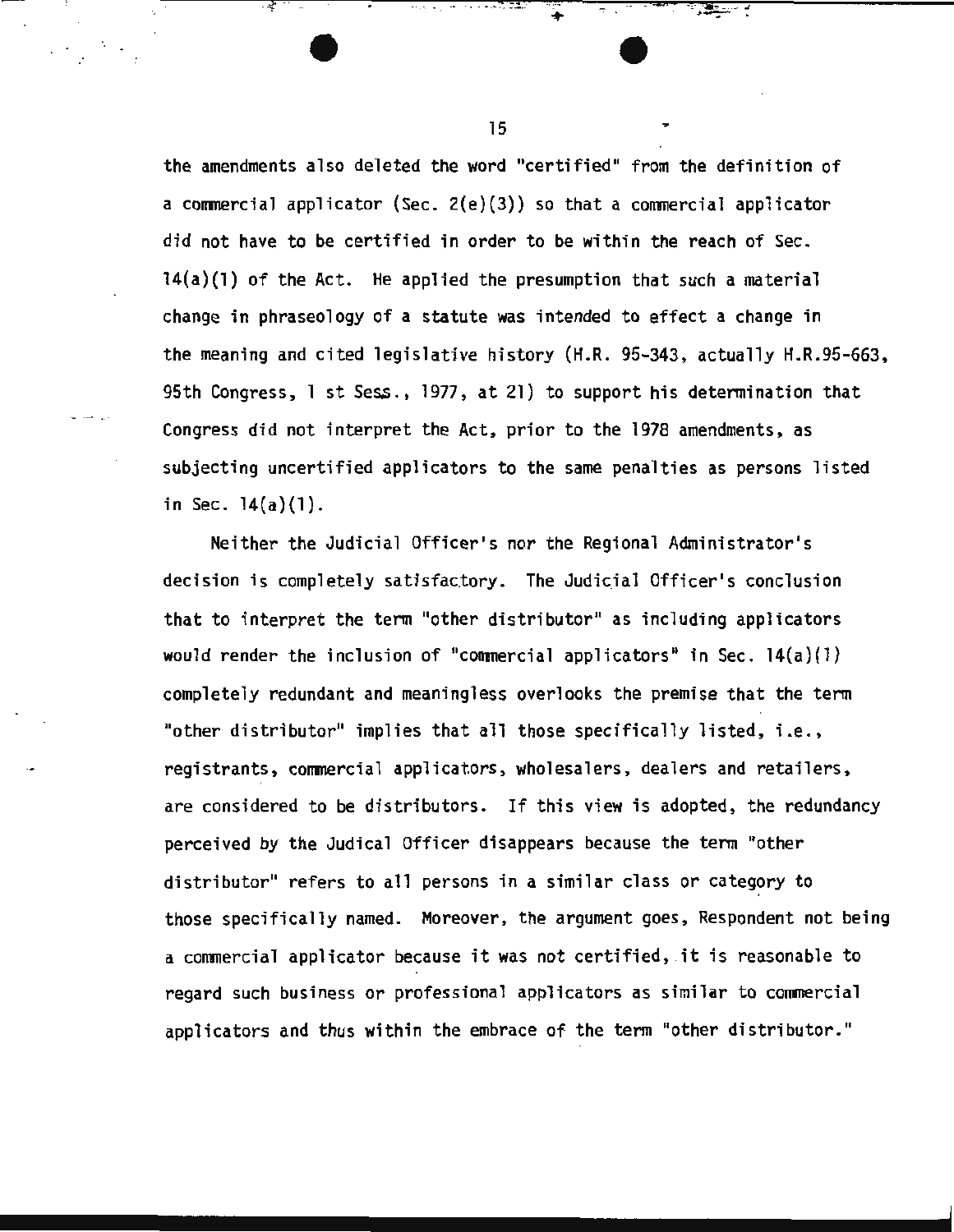Nevertheless, the Judical Officer's ultimate holding is sound because as he held the statutory scheme indicates that Congress intended to defer assessment of the higher penalties against commercial applicators until certified programs were in effect and, as fully developed by the Regional Administrator, the context in which "other distributor" appears in Sec. 14 makes it evident that "distributor" is used in the commercial sense.

..... . - ... , ;.. 9 : • •• • • ·.·. <sup>~</sup>. .. . .... \_--;,;,.::-· ,.,- • ..,...,.-- -:: ...------,-, . \_,......¥?:;..-=-,-;: ...------- .. . ~~ .. .

Secion 4 of the Federal Environmental Pesticide Control Act of 1972 provided in pertinent part:

 $n(c) * * * *$ 

·- -- ;..

 $\sim$   $\sim$ 

- $"$ (3) Any requirement that a pesticide be registered for use only by a certified applicator shall not be effective until four years from the date of enactment of this Act.
- $(4)$  A period of four years from the date of enactment shall be provided for certification of applicators."  $5/$

The quoted paragraphs plus the definition of a commercial applicator as a "certified applicator  $*$  \* who uses or supervises the use of any pesticide which is classified for restrictive use \* \* \* \*" (Sec. 2(e)(3)) seemingly affords ample support for the Judicial Officer's view of the statutory scheme. Further support for this view is provided by legislative history of the FEPCA (Senate Report No. 92-838, 92nd Congress (June 7, 1972)), appearing in U.S.Code & Adm. News (1972), Vol. 3 at 4009-10:

"The following exceptions to immediate effectiveness of amendments [to FIFRA] are made:

 $1 + x +$ 

16

<sup>5/</sup> The four year periods in the quoted sections were changed to five years-by Public law 94-140, November 28, 1975 (89 Stat. 753).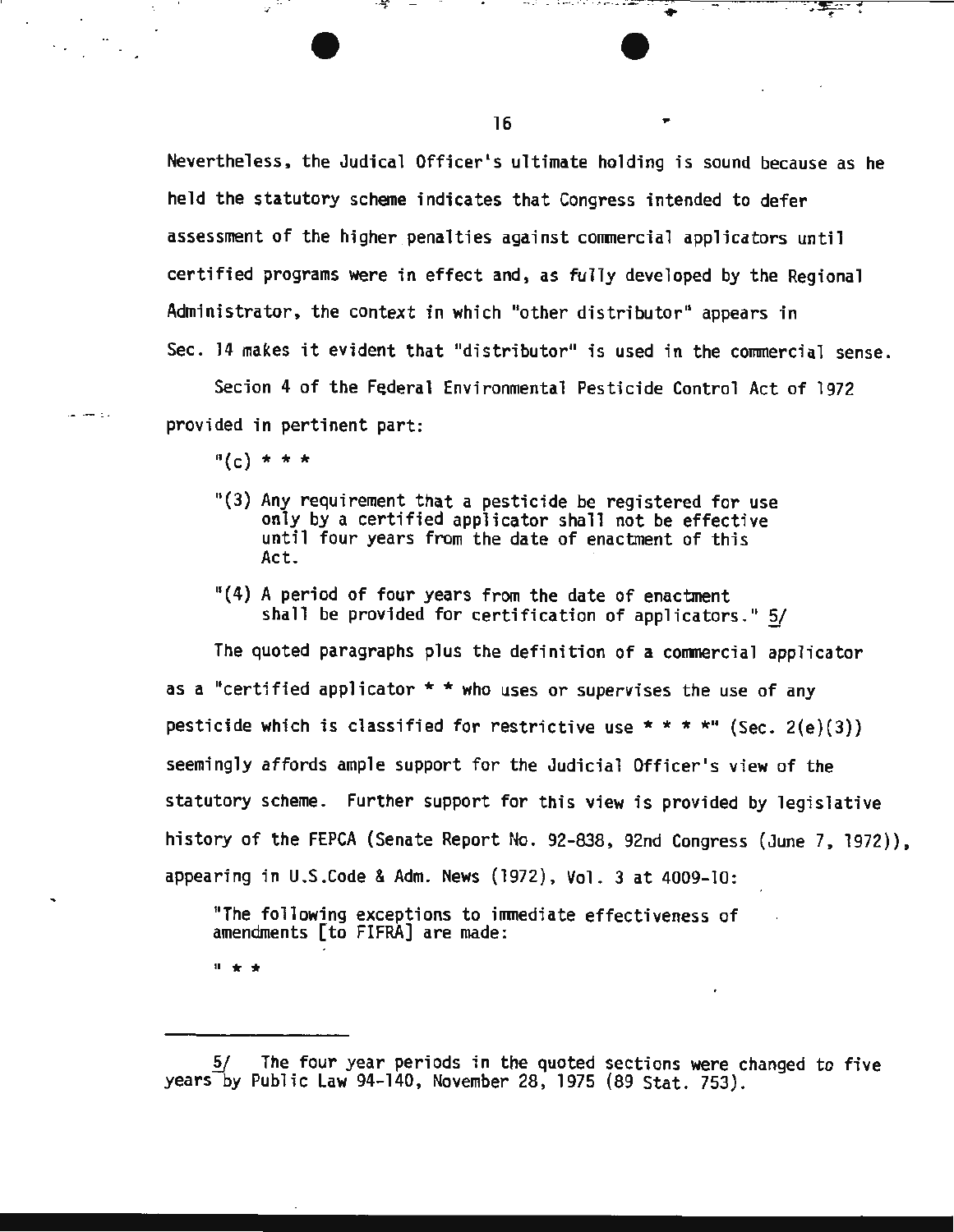···~ - · ·-. -· . -·· ·--- ·

 $\ddot{\bullet}$ 

·· ;,~··

"(4) Certification of applicators shall take place during a four year period from the date of enactment:  $*$ 

"In addition to the foregoing the Administrator shall publish in the Federal Register regulations relating to criminal and civil penalty, and no person shall be subject to such a penalty under the amendments to this Act until 60 days after the Administrator has published final regulations and taken such other action as may be necessary to pennit compliance." 6/

,

In view of the foregoing, it appears clearly contrary to the statutory scheme to attempt bringing uncertified applicators such as Respondent within the heavier penalty provided by Sec.  $14(a)(1)$  through an expanded interpretation of the term "other distributor."

The Regional Administrator cited no support for his conclusion that the word "distributor" as conrnonly used in the conmercial world identifies a person who has possession of an inventory of goods the title to which is in the manufacturer. Indeed, the only case cited by the Regional Administrator, England v. Automatic Canteen Company, 349 F.2d 989 (6th Cir., 1965) does not contain that definition. The accepted business or commercial definition is that a distributor is a wholesaler,

 $0 + x + x$ 

<sup>6/</sup> It is worthy of note that an integral part of the plan for the certification of applicators was the classification of pesticides and that the Act envisaged that previously registered pesticides wou ld be classified as part of the reregistration process. It was considered that programs for training and certification of applicators would be impeded unless pesticides were properly classified. See House Report 95-663 at 16 (U.S. Code & Administrative News (1978), Vol. 3 at 1989 et seq.) . See also Senate Report 95-334 at 2. Reregistration was to be completed within four years of the 95-334 at 2. Reregistration was to be completed within four years of the<br>effective date of the Act. This deadline was extended one year by Public Law 94-140, November 28, 1975 and removed altogether by Sec. 8 of the Federal Pesticide Act of 1978 (Sec. 3(g) of FIFRA as amended). Sec. 3(d)(1)(A) of FIFRA, as amended by the Federal Pesticide Act of 1978, specifically authorizes classification of registered pesticides prior to reregistration.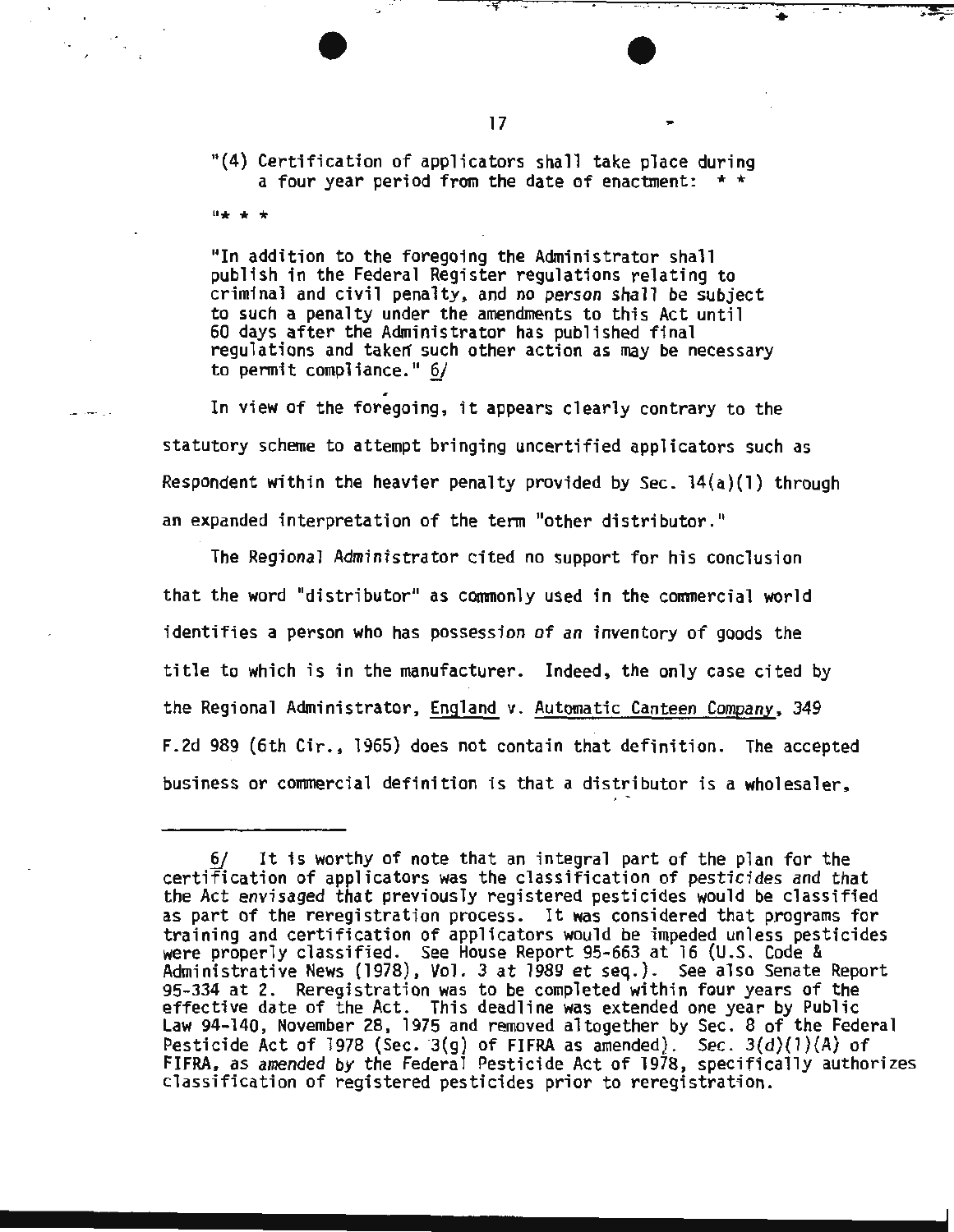jobber or other merchant middleman authorized by a manufacturer or supplier to sell chiefly to retailers and commercial users. Levine & Co. v. Calcraft Paper Co., 429 F. Supp. 1039 (D.C. Mich., 1976). See also 27 C.J.S. Distributor and cases collected 13 Words and Phrases Distributor. The Regional Administrator's defnition of distributor leaves scant room for distinguishing a sales agent or agency.  $\overline{U}$ 

·- ·-· .;..

Likewise, the dictjonary (Websters Third New Int. Dictionary, 1967) indicates that "distributer" is merely a variation of "distributor" and thus affords no support for the Regional Administrator's attempted distinction between "distributer" and "distributor." The Regional Administrator adopted a restrictive definition of distributor in order to support his determination that the term "other distributor"- in Sec.  $14(a)(1)$  referred to a class distinct from a wholesaler, dealer or retailer. However, it is unnecessary to agree with the Regional Administrator's definition of distributor or to give any effect to the purported distinction between "distributer" and distributor," in order to conclude that the Regional Administrator's decision is correct and that Respondent herein, no less than Evergreen in that case, may not be included within the term "other distributor" in Sec.  $14(a)(1)$ . Even if the rule of "ejusdem generis" is applied with caution or ignored, the context in which "other distributor" appears compels the conclusion that "distributor"

18

 $\ddot{}$ 

<sup>7/</sup> See Rubinger v. Int. Tel. & Tel. Corp., 310 F.2d 552 (2nd Cir., 1962) (sales agent derives income from commissions on sales it generates while distributor purchases for its account and resells).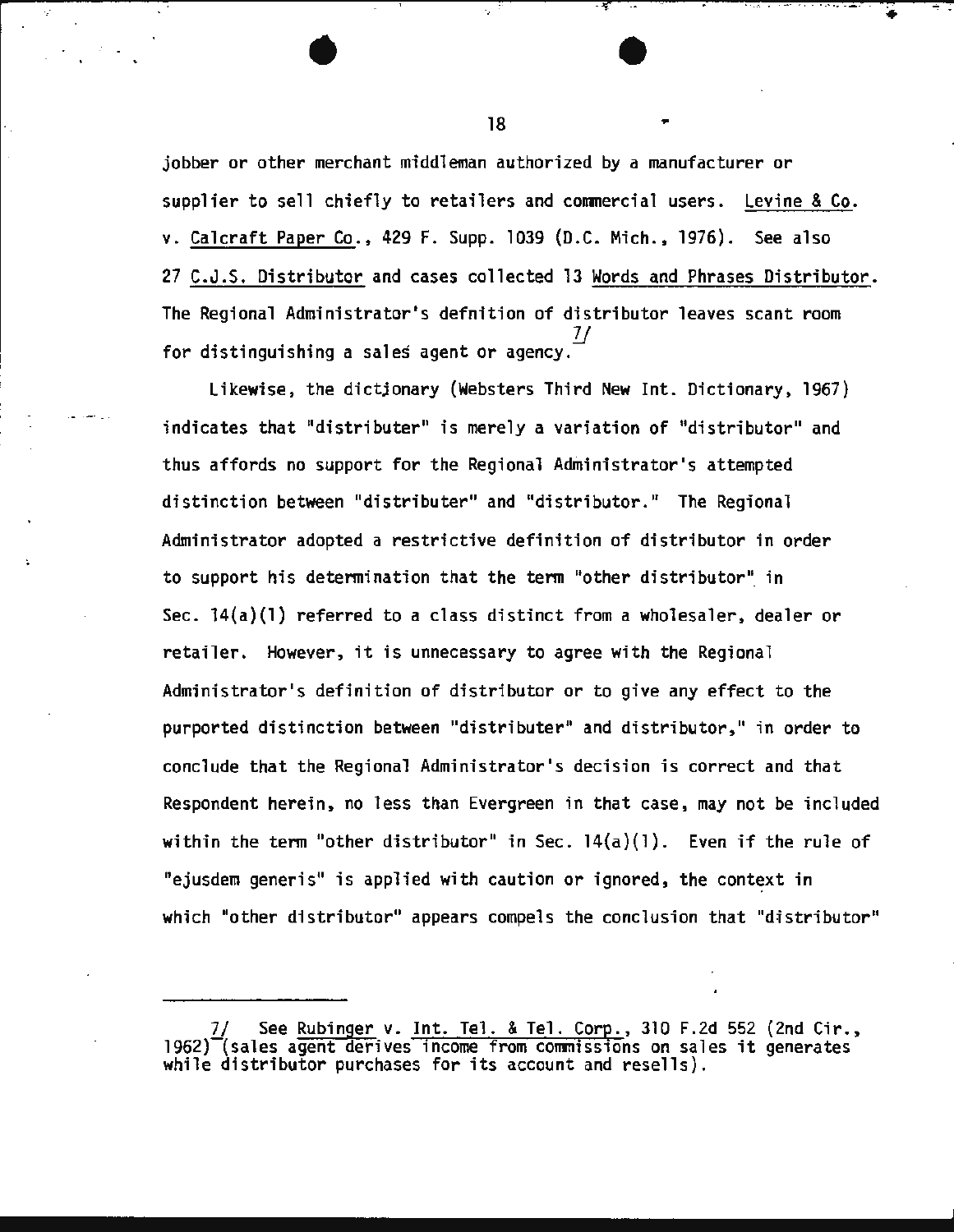*§1*  was used in a business or commercial sense. To apply the broad definition of distributor as simply "one who distributes" would mean that a person not in the pesticide business such as a farmer applying a pesticide to his fields or transferring unused pesticide to his neighbor as a courtesy would 9/ be a distributor. $\vec{\hspace{0em}}$  It is, of course, true that Respondent is in the<br>pesticide business and in a certain sense could be regarded as selling the pesticides it applies.  $\cdot$  However, there is no evidence that Respondent is any type of merchant middleman authorized by a manufacturer or supplier to sell chiefly to retailers and commercial users or that Respondent does so. (Levine & Co. v. Calcraft Paper Co., supra). Moreover, there is no evidence that Respondent would be considered a distributor by businessmen or anyone familiar with the way the term is commonly used and understood in the business or commercial world.

... ·-· :,. .

·;

Subsequent to the Regional Administrator's decision in Evergreen Pest Control, supra, the Office of General Counsel reaffirmed its prior opinion that pest control operators or applicators, such as Respondent herein, may

19  $\overline{a}$ 

The maximum noscitur a sociis (a word is known from its associates) leads ineluctably to this conclusion. See, e.g., Amoco Oil Co. v. United States, 450 F. Supp. 185, 11 ERC 1693 (D.C. Mo., 1978) wherein the Court applied the cited maxim in ruling that a narrower or more restrictive definition of the word "leases" was appropriate and that under the circumstances "leases" as used in Clean Air Act regulation concerning retail gasoline outlets did not include plaintiff as lessor.

 $9f$  If it be contended that this view of distributor is precluded by Sec. 14(a)(2) of the Act, reference to that Sec. merely strengthens the conclusion that distributor as used in Sec. l4(a)(l) was employed in the business or commercial sense.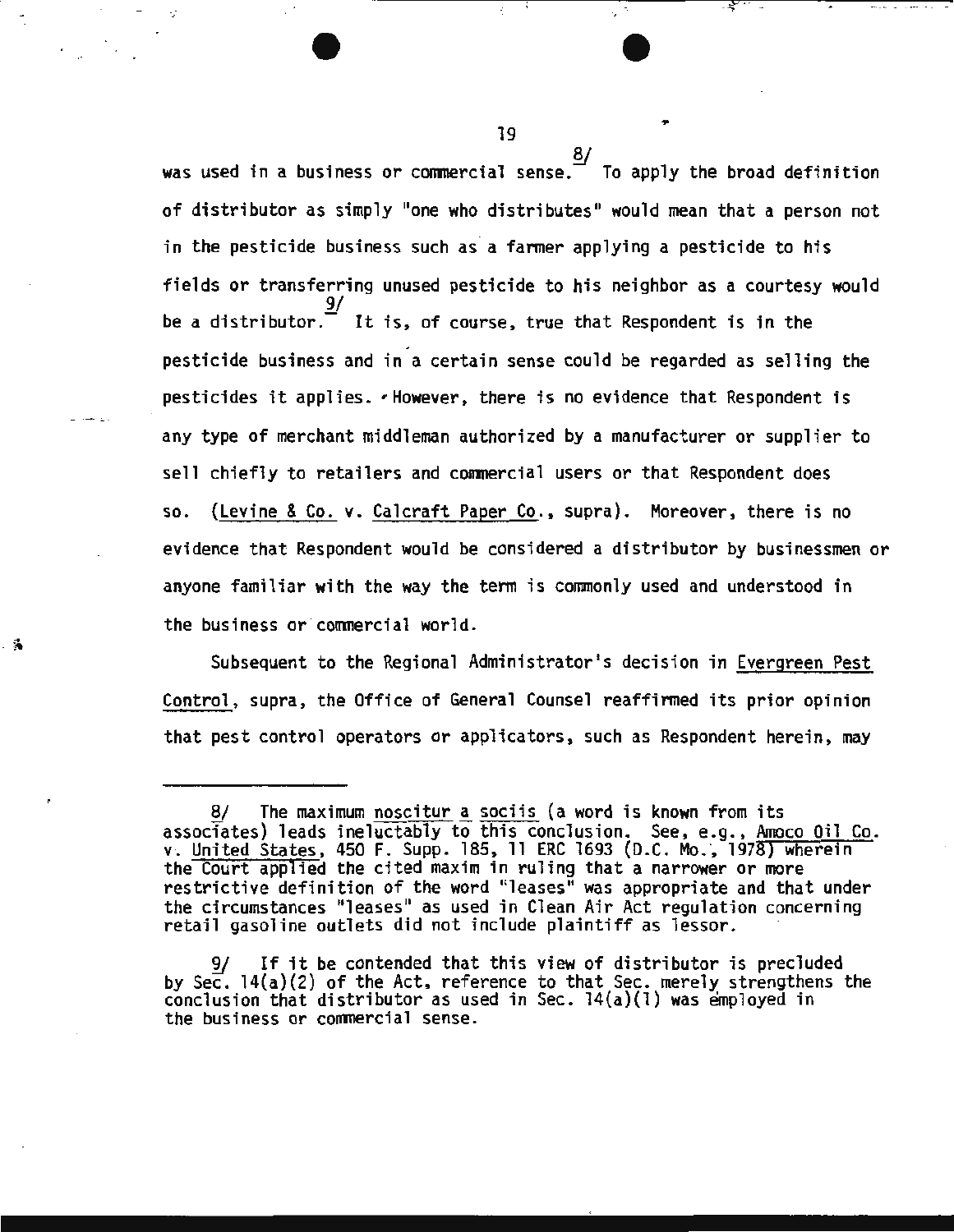properly be considered distributors within the meaning of Sec.  $14(a)(1)$ of FIFRA (Memorandum. dated May 15, 1979). This memorandum employs selected reading of the legfslative history of the Federal Pesticide Act of.1978 to support the conclusions reached and is not convincing. Absent from the memorandum is any reference to the Conference Committee Report (House Conference Report 95-1560 (95th Congress, 2nd Sess., 1978)), cited by the Regional Administrator. which makes it evident that deletion of "certified" from the definition of commercial applicator had the effect 10/ of expanding the coverage of the penalty provisions of  $FIFRA.$  While the Senate Committee on Agriculture, Nutrition and Forestry and the Senate arguably acquisced in EPA's position,  $\tilde{l}$  the Committee's explanation

11/ Senate Report No. 95-334 (95th Congress, 1st Session) states at 12 "Several witnesses at the Subcommittee hearings had testified to the need for clarifying the status of professional applicators. Under present law, the Administrator considers them as sellers or distributors of pesticides." To the same effect Id. at 29, note 12, infra. In view thereof, the statement, referring to the Senate bill "(Professional applicators are now considered as sellers or distributors for the purposes of enforcing FIFRA)" should be read as meaning considered by the Administrator or the Agency.

....

<sup>10/</sup> The cited House Conference Report states at 44 "The House amendment contains no comparable provision [to the Senate bill which would have established a separate class of professional applicators], but adds to<br>the definition of "certified applicator" in FIFRA a provision that any certified applicator who holds and applies pesticides only to provide pest control service without delivering unapplied pesticides to any person so served is not to be deemed a "seller" or "distributor." Commercial applicators would normally fit this exception. The House amendment also expands the definition of "commercial applicator" in FIFRA to include noncertified as well as certified applicators. This has the effect of expanding the coverage of the penalty provisions of FIFRA to all persons who apply restricted use pesticides commercially, not just applicators certified under FIFRA."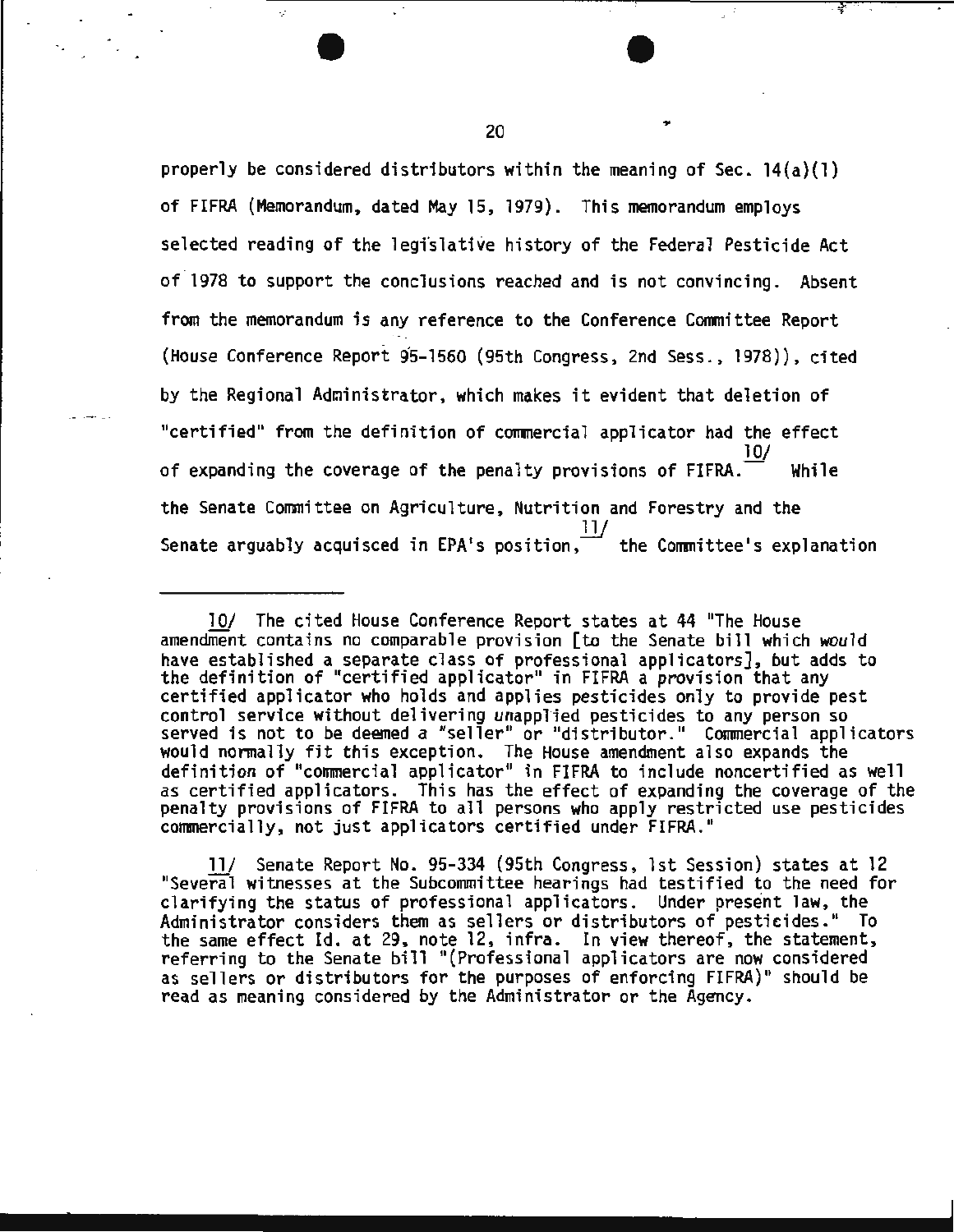of the term "professional applicators,",which the Senate bill would have established, makes it reasonable to conclude that the proposed new class of "professional applicator" was among those specifically listed as being subject to the higher penalties of Sec.  $14(a)(1)$  in order to close the loophole created by the requirement applicators for hire were not within the definition of commercial applicators unless certified.

I

·.

12/ After referring to the need for clarifying the status of professional applicators (note 11, supra) and to concern that broad authority given the Administrator under present law to inspect the premises of sellers and distributors might be construed as authorizing warrantless searches<br>of private homes and businesses where professional applicators were applying pesticides, the rationale for the new class was expressed as follows: "The Subcommittee agreed to amend the Act to provide a distinction between sellers and distributors and professional applicators, although professional applicators would remain subject to the record-keeping requirements, inspection authorities, and the penalties under present law. However, the Subcommittee further agreed that, although new language in the Act did not appear necessary, the inspection provisions of the Act are intended to authorize inspection only at the business premises of professional applicators, and not at application sites, i.e., private homes and businesses." Senate Report at 12.

13/ Senate Report 95-334 at 29 states: "Professional applicators--a group as defined under S. 1678 as persons "who apply pesticides for hire."<br>They might be included in the "commercial applicator" group as well, if they are certified. "Current agency enforcement policy treats persons who apply<br>pesticides for hire as distributors or sellers of pesticides they apply. S. 1678 recognizes a distinction between applicators and sellers. However, the bill holds professional applicators to the same higher penalties as other certified applicators and makes their business premises subject to inspection to permit enforcement officials to assure the products they apply are appropriately registered S. 1678 also makes it unlawful for them to use unregistered products." Although consistent with the establishment of the new class of professional applicator, an arguable negative inference from the language "same higher penalties as other certified applicators" is that uncertified applicators were not previously subject to such penalties. Senator Leahy's apparent view that the only purpose and effect of the proposed new class of "professtonal applicators" was to subject applicators for hire to the penalty provisions of Sec.  $14(a)(1)$  in cases where the pesticide was furnished by one with whom the applicator had contracted for the application of a pesticide is difficult to credit. In any event, the Senate version of the bill was not accepted for the Federal Pesticide Act of 1978 did not establish a class of professional applicators.

21

12/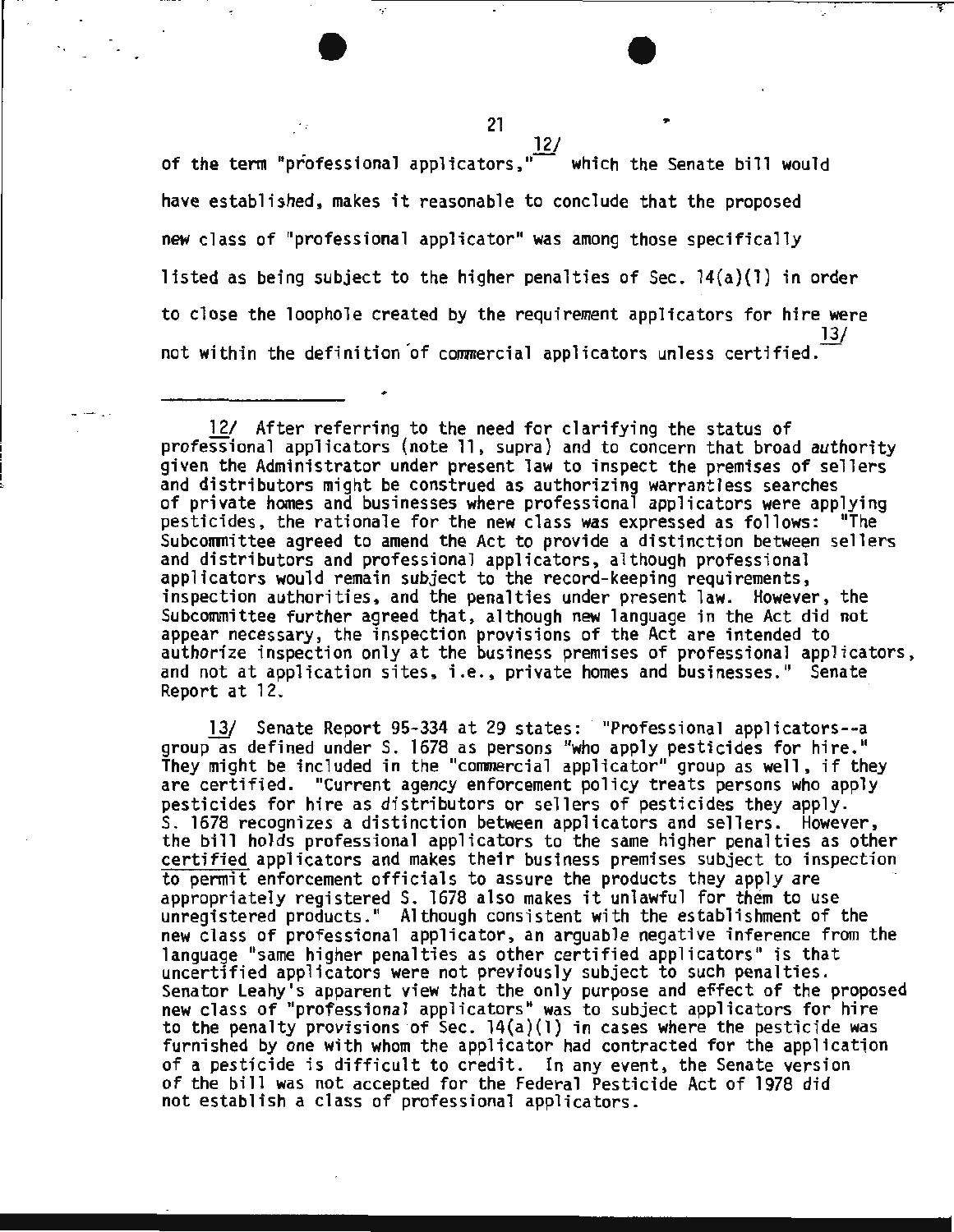In order to avoid unduly lengthening his opinion, discussion of the legislative history of the Federal Pesticide Act of 1978 as developed in the House will be abbreviated. However, there can be little doubt that the House Report explaining the cited statute supports the conclusion, derived from a reasonable reading of Sec. 2 & 14 of the Act, as amended, that deletion of the word "certified" from the definition of commercial applicator had the effect of expanding the coverage of Sec.  $14(a)(1)$  to 14/ include applicators for hire irrespective of whether they were certified. The General Counsel's opinion emphasizes the legislative history concerning the 1978 amendments on the Administrator's inspection authority under Secs. 8 and 9 of the Act, seemingly regarding that matter as dispositive of the question of whether applicators, such as respondent, were distributors. It is worthy of note, however, that the word "distributor" does not apear in Sec. 9 of the Act and that the so-called "English" amendment, providing essentially that applicators engaged only in a providing a service to customers would not be considered sellers or distributors, as explained 15/ by the House Agriculture Committee, applied only to certified applicators.

22

.,

<sup>14/</sup> See House Report 95-663, 95th Congress, lst Session, at 49. "Additionally, the committee also adopted a second portion of the amendment of Mr. McHugh to provide that a commercial applicator need not be certified. The amendment was designed to make clear that the penalty provisions of the Act applied to any person who applied restricted use pesticides in violation of the act and not only to certified applicators: \* \* \*"

<sup>15/ &</sup>quot;The Subcommittee then unanimously adopted an amendment offered<br>by Mr. English, providing, essentially, that certified applicators engaged only in providing a service to their customers would not be considered "sellers or distributors" under the Act. The purpose of the amendment was to preclude EPA from inspecting the books and records of such persons and from inspecting their premises without a warrant as it is authorized to do with respect to "sellers" or "distributors" of pesticides. \* \*." House Report 663 at 45, U.S. Code & Adm. News (1978) Vol. 3 at 2018.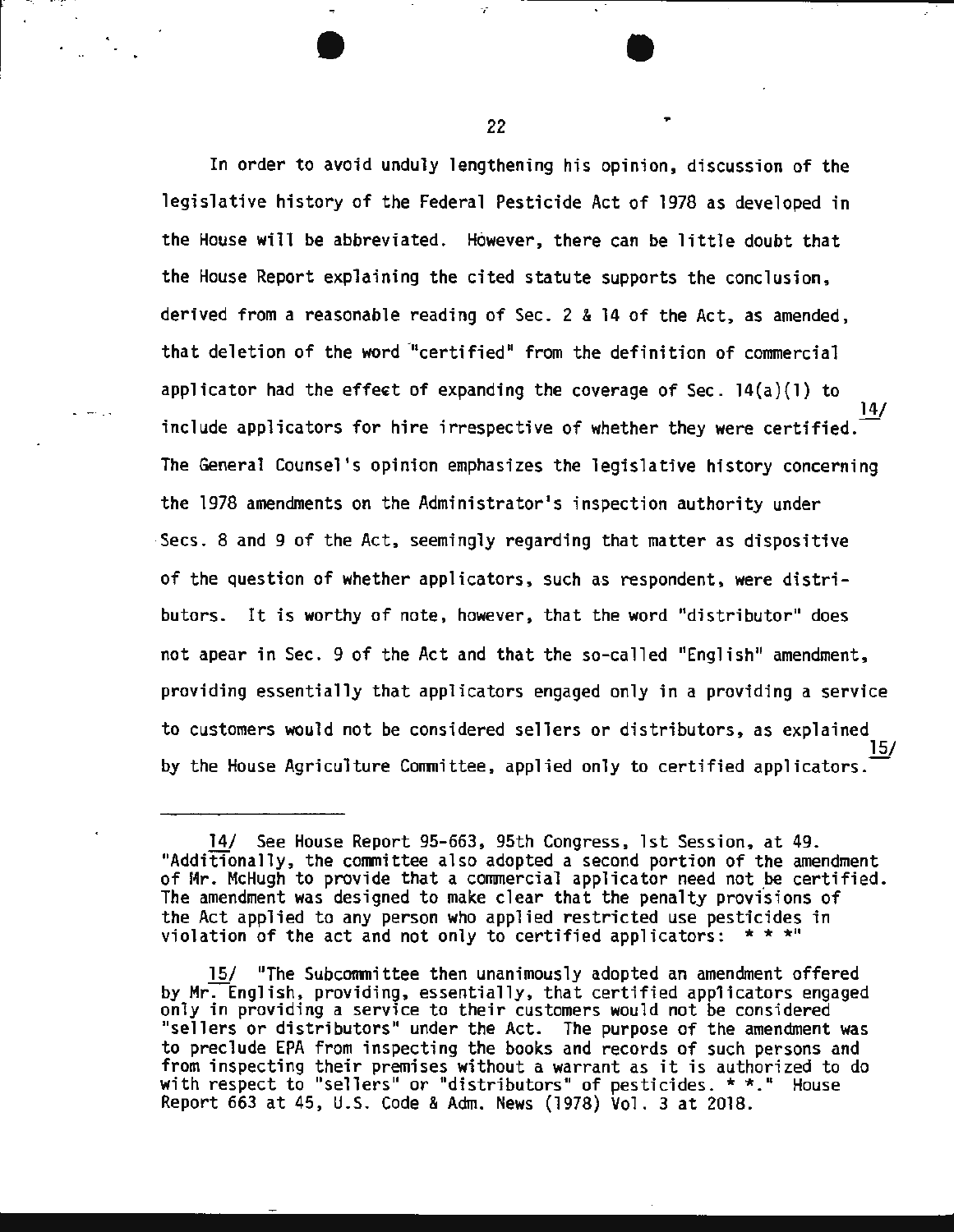While consistent with the deletion of "certified" from the definition of commercial applicator the cited restriction in the Act, as amended, is not limited to certified applicators (Sec.  $2(e)(1)$ ), an obvious inference is that only certified applicators were previously regarded as sellers or distributors.

Legislative history of the 1978 amendments to FIFRA is, of course, . concerned with Congressional views as to the effect of the amendments and thus indicative of Congressional understanding of the law prior to the amendments. Such indications have been held to be entitled to 16/ consideration as "secondarily authoritative expression of expert opinion. The General Counsel was concerned with the effect of the Regional Administrator's inspection authority under Secs. 8 & 9 of the Act. Even if the legislative history of the 1978 amendments overwhelmingly supported the General Counsel's opinion (as we have seen, it does not), such concern would afford an inadequate basis for an expanded reading of the term "other distributor" in Sec.  $14(a)(1)$ , because the loophole, if it be regarded as such, as to the Administrator's inspection authority created by defining "distributor" in the commercial or business sense has been closed by the 1978 amendments (Sec. 26(c) of the Act, as amended).

If the matter of the application of Sec.  $14(a)(1)$  of the Act to Respondent under the circumstances prevailing herein be regarded as doubtful,

16/ Amchem Products, Inc, v. GAF Corporation and Douglas M. Costle, F.2d (5th Cir., 1979). The Court observed that the Supreme<br>Court has cautioned that "the views of a subsequent Congress form a Court has cautioned that "the views of a subsequent Congress form a<br>hazardous basis for inferring the intent of an earlier one." (Citations<br>omitted).

23

. ·': *...* .-.. · . .,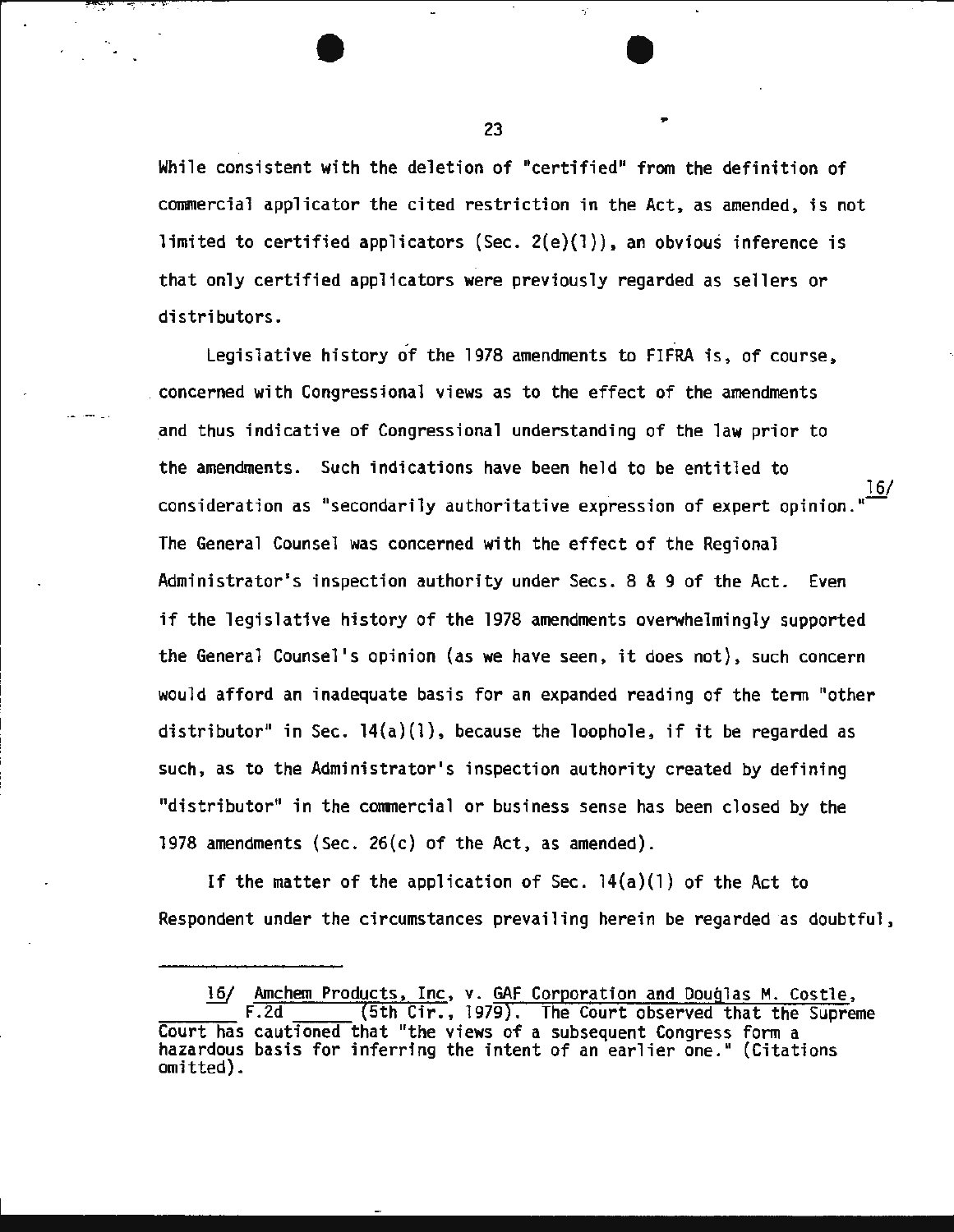24  $\frac{17}{1}$ the principle that statutes calling for civil penalties,  $\overline{\phantom{x}}$  no less than 18/ criminal statutes,  $\overline{\phantom{a}}$  must be strictly construed is controlling. It is well settled that the law must be clear to exact a penalty and that in the application of penalties all questions of doubt must be resolved in favor 19/ of those from whom a penalty is sought.

For the foregoing reasons, Respondent cannot be held to be a distributor within the meaning of Sec.  $14(a)(1)$  of the Act.

#### Penalty

Respondent not being a commercial applicator or "other distributor" within the meaning of Sec. 14(a)(l) of the Act, but the initial decision, dated December 21, 1978, in I. F. & R. Docket No. III-131C, supra, conclusively establishing a citation for a prior violation, Respondent may be assessed a penalty of up to \$1,000 in accordance with Sec. 14(a)(2) of the Act.

In determining the amount of the penalty, I am to consider:  $"(i)$  the gravity of the violation, (ii) the size of respondent's business and

19/ See Anuchik v. American Freight Lines, 46 F. Supp. 861 (D.C.<br>Mich., 1942); Hatfield, Inc. v. C.I.R., 162 F.2d 628 (3rd Cir., 1947) and generally 70 C.J.S. Penalties, Sec. 1.

-750

·;

<sup>17/</sup> A penalty is an exaction imposed by statute for an unlawful act. United States v. La Franca, 282 U.S. 568, 51 S. Ct. 278 (1931).

<sup>. 18/</sup> Indeed, it is sometimes difficult to distinguish between a civil penalty and an exaction for a criminal act. See, e.g., Ward v. Coleman, F.2d , 13 ERC 1213 (lOth Cir., 1979) (penalty for oil and hazardous waste spills under Clean Water Act held to be criminal rather than civil).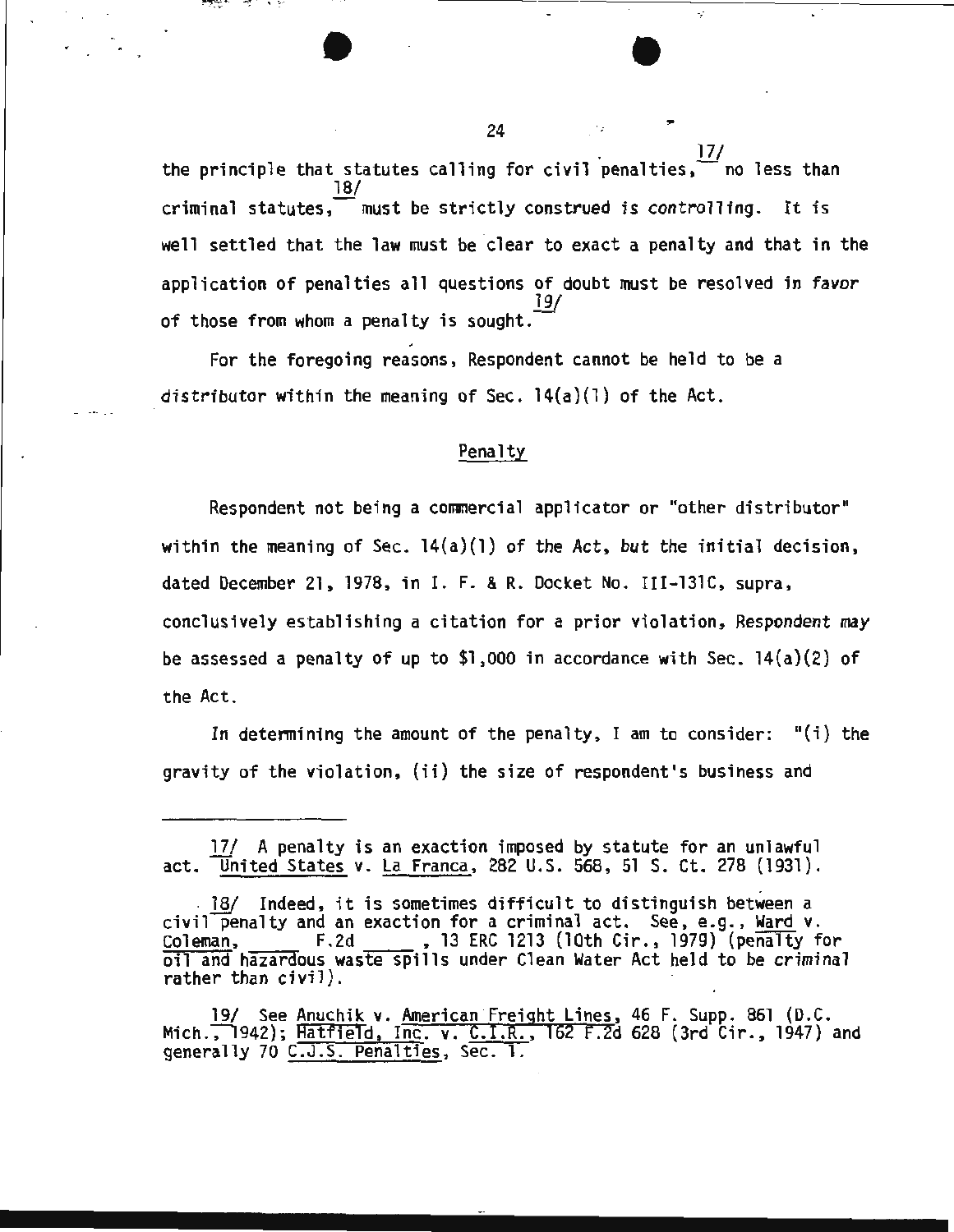(iii) the effect of such proposed penalty on respondent's ability to continue in business."  $(40 \text{ CFR } 168.60(b)(1))$ . Gravity of the harm is generally considered from two aspects: gravity of the violation and gravity of misconduct, the latter including Respondent's history of compliance with the Act (See 40 CFR l68.60(b)(2)). As indicated in the findings, adverse effects, if any, of the violation herein found are unknown. The findings,herein and in the matter of Hygienic Sanitation 20/ Company, Inc., I. F. & R. Docket No. III-131C, establish that Respondent, its officers and employees, have a careless or indifferent attitude toward their responsibilities under the Act.

Although Respondent's sales of over \$2,000,000 place it in Category V of the Civil Penalty Assessment Table (39 FR 27711 et seq., July 31, 1974), that Table has little relevance herein because Respondent is not within the ambit of Sec. 14(a)(l) of the Act. Respondent's financial condition as shown by the affidavit of its Treasurer and Comptroller can only be deemed precarious and such that its continuation as a going concern is in serious doubt. Under all the circumstances, including the fact that adverse effects of the violation have not been shown, a penalty of \$250.00 is considered appropriate and is hereby proposed.

20/ Although this decision has been appealed, the reference to a citation for a prior violation in Sec.  $14(a)(2)$  of the Act would seem to indicate that it, nevertheless, is for consideration herein.

25